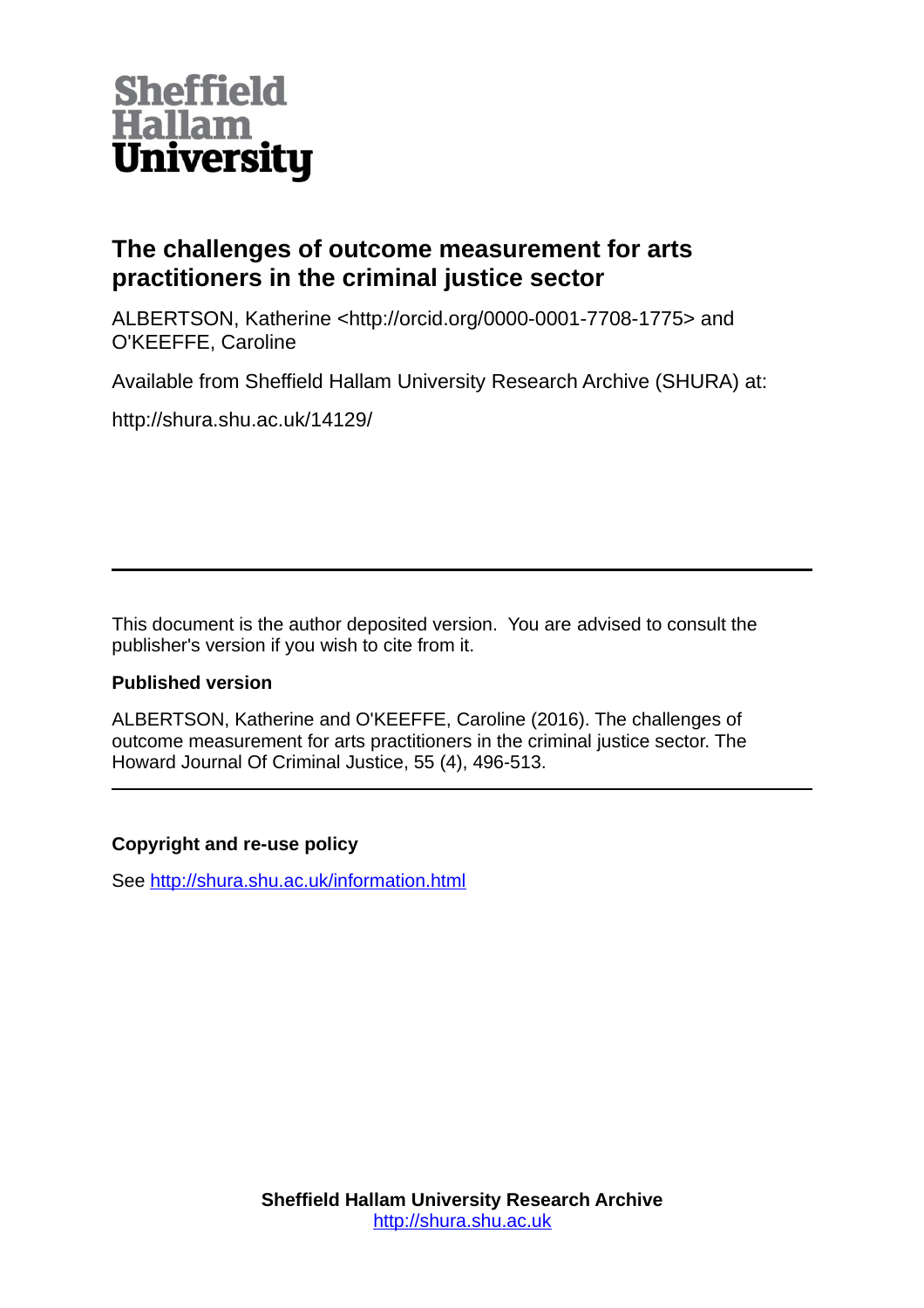# THE CHALLENGES OF OUTCOME MEASUREMENT FOR ARTS PRACITIONERS IN THE CRIMINAL JUSTICE SECTOR

CAROLINE O'KEEFFE Senior Research Fellow, Sheffield Hallam University

## DR KATHERINE ALBERTSON Senior Lecturer, Sheffield Hallam University

#### Abstract

Arts activities have long been used to help rehabilitate offenders and there is anecdotal evidence to support their transformative power, yet providers have struggled to provide 'hard evidence' of their effectiveness. The UK Government has introduced Payment by Results as a principle component of its public sector reforms. Thus arts projects within criminal justice are now required to engage with an outcomes-based commissioning process. This paper uses an evaluation of the Writers in Prison Foundation to explore the challenges and possibilities presented by this political landscape and to suggest approaches to outcome measurement which will help arts practitioners to survive and flourish.

#### Arts-based projects; offenders; outcome measurement; payment by results

### Creative and Artistic Endeavours in Prisons - Benefits and Barriers

There is a long established programme of arts-based projects working with offenders in prison and in the community. These include projects in the areas of: drama, dance, music, film, radio, and writing (see McLewin 2011 for a detailed and comprehensive summary). Some projects have had the objective of assisting with the resettlement process (Harkins et al. 2011) and specifically assisting with the transition into education, training and employment (Nugent and Loucks 2011), others have had a looser brief, aiming to enable prisoners to express themselves and make a change in their life (Wilson et al. 2009; Caulfield 2015) or to promote self-improvement (Van Maaen 2010). A wide range of benefits of engaging in arts based projects has been reported for offenders and those at risk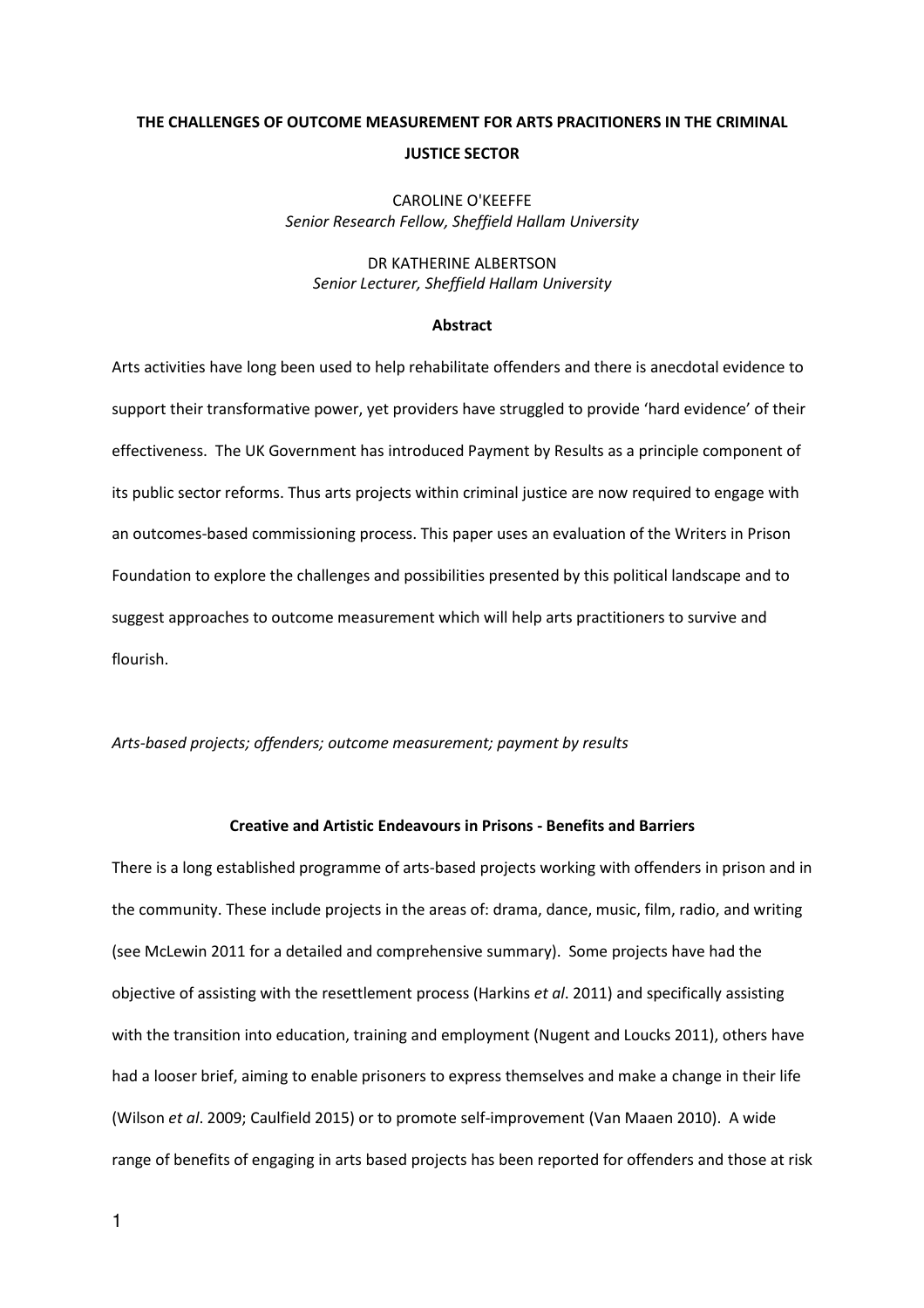of offending. Some of the reported impacts relate to hard outcomes such as rates of transfer into education, training and employment (Miles and Strauss 2011) and also encouraging literacy development amongst traditionally reluctant learners (Hurry et al. 2014). More often, soft outcomes such as increased self-esteem, improved social skills, enhanced relationships, taking increased responsibility for offending behaviour and positive changes in self-perception (see for example, Hughes 2005; Arts Alliance 2010; Fletcher and Dalgleish 2012; Cursley and Maruna 2015). Despite the numerous reported benefits of engaging with the arts for offenders, introducing arts based projects into custodial settings is a notoriously difficult proposition. Some of the barriers to effective delivery of such projects can be practical, for example, lack of access to resources, lack of suitable physical space to accommodate project work, bureaucratic prison processes (Nugent and Loucks 2011) but may also be ideological. Often, the criminal justice system itself can be apathetic and suspicious when it comes to the contribution the arts can make. As a result, arts activities in prisons are sometimes marginalised and are often poorly and inconsistently funded, resulting in them being small-scale, opportunistic and short-lived (Miles and Clarke 2006). In addition, public and victim sensitivity issues abound. The idea of offenders taking part in creative arts projects involving music, writing or contemporary dance sits uncomfortably for many and can negatively influence policy and practice (Parkes and Bilby 2010; Scottish Prison Service, 2015).

#### Evidencing the Impact of the Arts

There has always been anecdotal evidence to support the transformative power of the arts, particularly in prison and yet providers have traditionally struggled to provide 'hard evidence' of their effectiveness (Miles and Clarke 2006; Hughes 2005). The validity of studies which have aimed to demonstrate the impact of arts interventions has sometimes been compromised by a failure to develop models and theories which can explain effects in specific contexts and also by a lack of both stakeholder and beneficiary motivation to be engaged in impact measurement activity (Daykin et al. 2011). The rise in the prison population, high reconviction rates, the sharp increase in costs within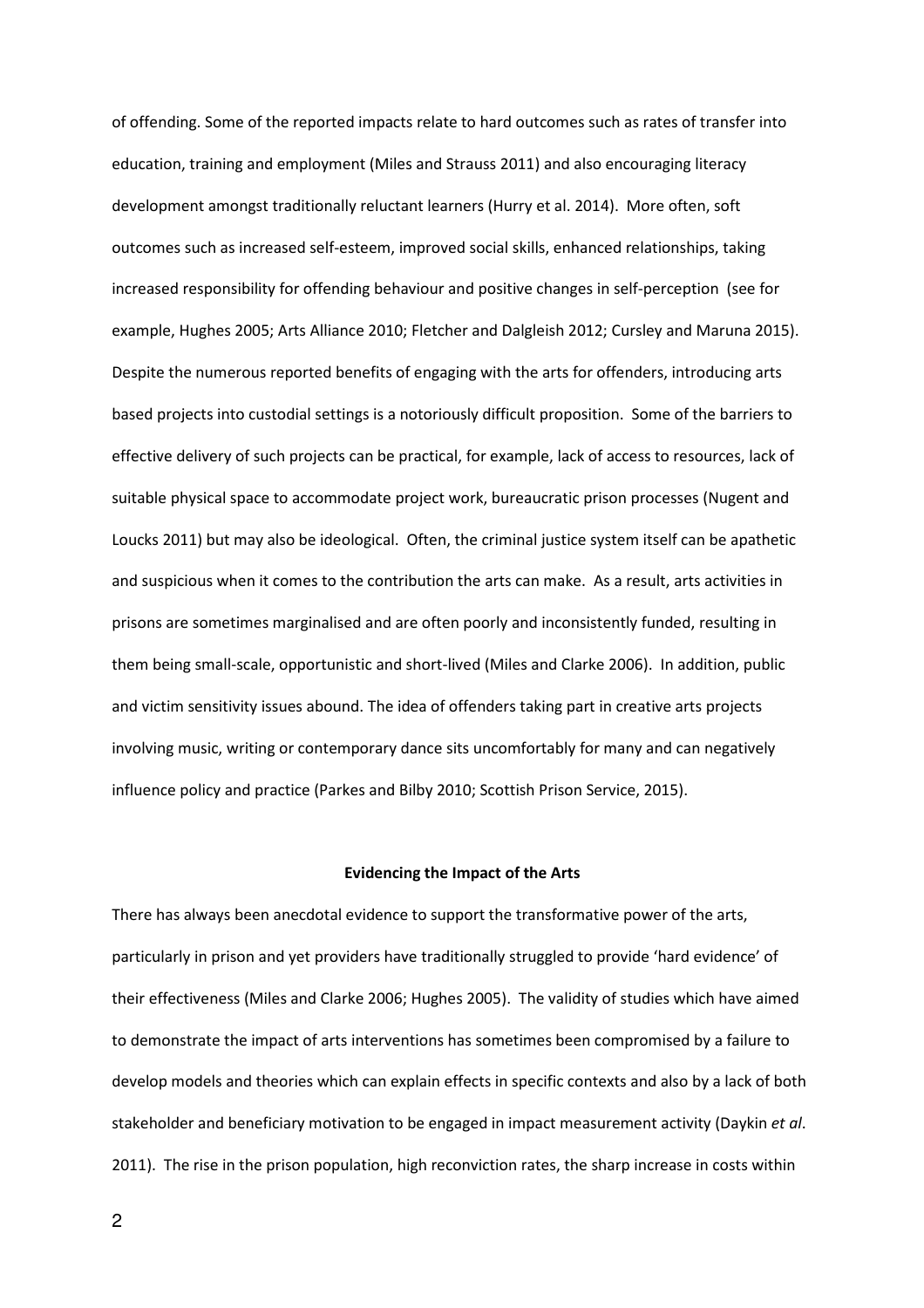criminal justice in recent years alongside significant budget cuts have resulted in significant shifts in the sector's terrain, in terms of management, accountability and effectiveness. Ultimately, these drivers have influenced the Government's policy framework towards an evidence-based approach to assess reducing re-offending performance, which adopts a largely positivist standpoint and prioritises quantitative measures (see Home Office 2010 for further details). Furthermore, under the Transforming Rehabilitation reforms, the UK Government has introduced Payment by Results (PbR) across public services (Cabinet Office 2011; MoJ 2013). The MoJ committed itself to rolling out PbR to all providers by 2015 and it was envisaged that, in this new approach to commissioning, there would be a greater diversity of providers from the public, private and voluntary sectors thus creating an increasingly competitive provider marketplace. The introduction of PbR into the criminal justice arena has provoked widespread critical debate, particularly around its potential for reducing reoffending. The unrealistically short timescales within which reoffending needs to be demonstrated in PbR schemes; a failure to acknowledge the 'zig zag' nature desistence and a resultant negative impact on 'on the ground' offender management have been highlighted as key concerns (see for example Rayment 2012; Fox and Albertson 2011; Webster 2016).

 Whatever the perceived merits and shortcomings of a PbR approach, within this policy context the need for arts projects to demonstrate their ability to affect substantive change for offenders is ever more pressing. Consequently, the emergence of an outcome focussed agenda has developed which has several strands of activity. Key work areas have been around: systemising the knowledge base of arts projects working with offenders (Hughes 2005; Miles 2004; McLewin 2011); enhancing the ability of arts project to effectively measure performance and demonstrate impact (Ellis and Gregory 2011; Charities Evaluation Services, various resources at http://www.cesvol.org.uk ); assessing the feasibility of building an economic case for the arts in criminal justice (Reeves 2002; Johnson, et al. 2011; ). These strands of activity represent a concerted effort on the part of arts in criminal justice to assess the assortment of performance indicators that could be used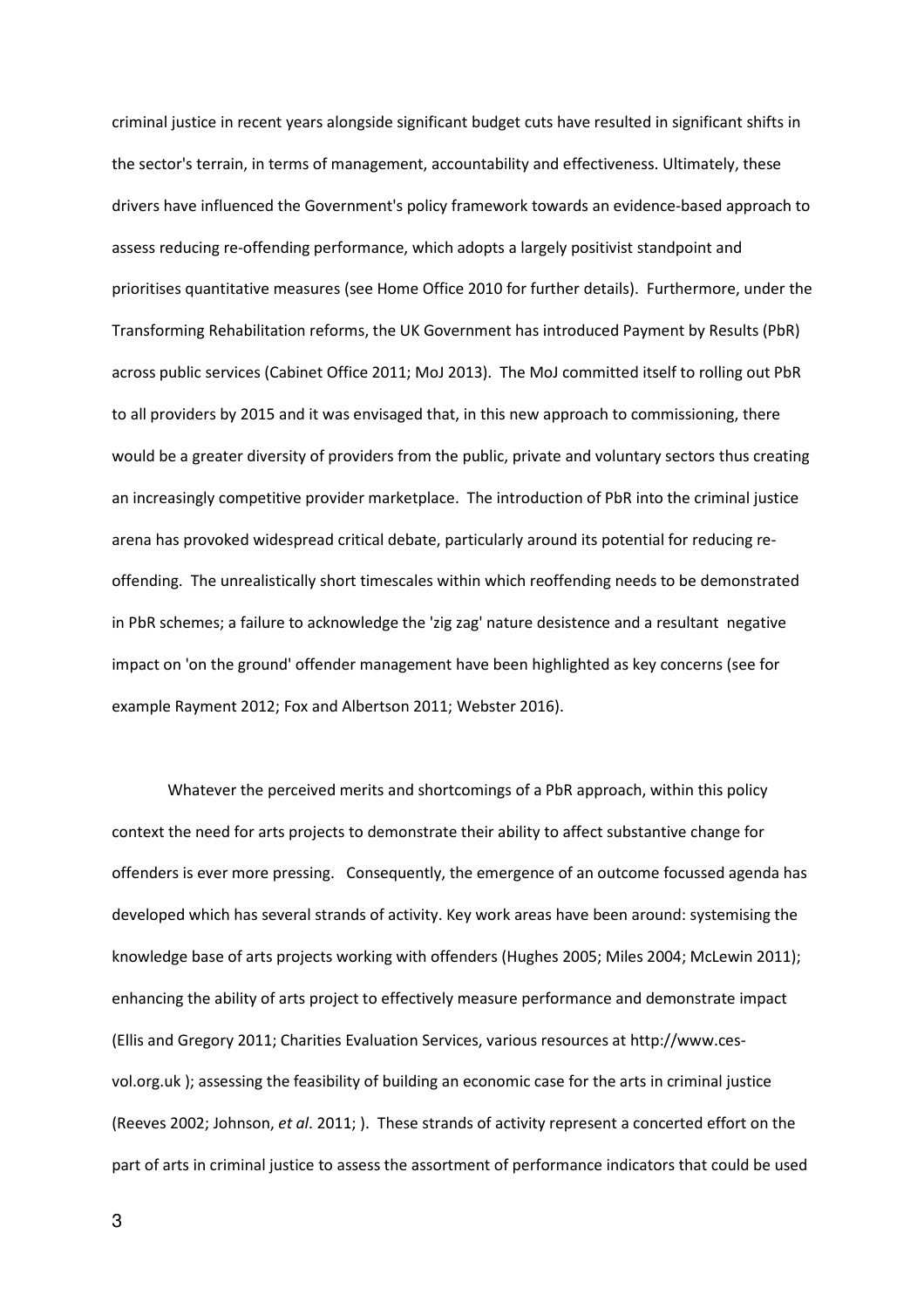to assess the value of creative arts based activities. This position is underlined in the Arts Alliance Evidence Library document that highlights the significant rise in the number of arts activities commissioned and increasing involvement of academic institutions in evaluating projects (Arts Alliance 2011). Alongside this activity however, arts practitioners and academics have challenged the usefulness of those measures of success favoured by the Home Office and the MoJ, arguing that the current rules of evidence will need rethinking to enable arts projects in criminal justice to prove their true value (Miles and Clarke 2006; Parkes 2011). Within this context, it has been argued that 'soft' or intermediate outcomes which create conditions that are favourable for desistance are more appropriate indicators of performance for arts based interventions than 'hard' outcomes such as finding employment or stopping offending. Findings from desistance from crime research (Maruna 2001; LeBel et al. 2008; Farrall and Calverley 2005; Farrall et al. 2011) suggest that a complex combination of factors are critical in the change process that leads to desistance. These include internal cognitive processes, for example, how people interpret their life situation (Liebrich 1993), the extent to which offenders accept or reject the 'offender identity' (Aresti et al. 2010) and levels of self-motivation (Maguire and Raynor 2006; Day 2013) as well as external structural factors, for example, finding employment (Sampson and Laub 1993), having somewhere to live (Rawlinson 2012) or changing friendship groups (Haynie et al. 2014)

 Similarly, the desistance model of change and rehabilitation which has credibility with the MoJ (see Maruna 2010) acknowledges the development of both human and social capital as important in the desistance journey and identifies a range of elements necessary for desistance including: the role of family and relationships; hope and motivation; having something to give; having a place within a social group; not having a criminal identity; being believed in (cited in Arts Alliance 2011). It appears from the emerging body of evidence that arts projects in the criminal justice system can help to foster favourable conditions for these change processes to occur which can lead towards desistance from crime, as eloquently summarised by McNeill et.al (2011) below: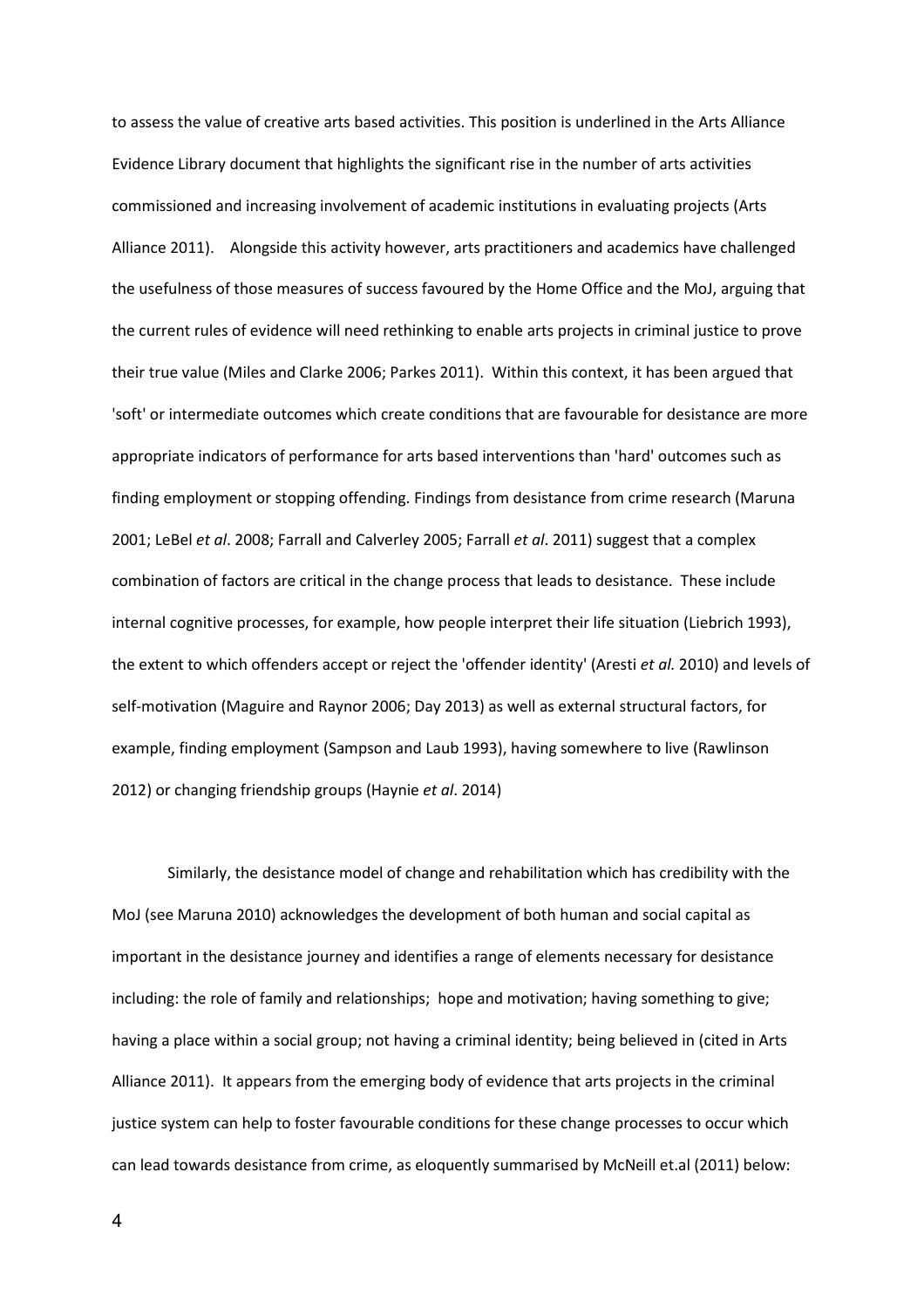"Arts-based interventions offer more than 'just' the development of the skills of offenders; they may enable them to at least begin to think differently about themselves, their families, their relationships with their peers, and their relationships to the prison regime and the opportunities it offers. More generally, they may help prisoners to 'imagine' different possible futures, different social networks, different identities and different lifestyles. In and of themselves, arts-based interventions are unlikely to deliver the concrete, realisable sentence and resettlement plans which many prisoners will need to tackle the full range of needs, issues and challenges that they face; but they may help to foster and to reinforce motivation for and commitment to the change processes that these formal interventions and processes exist to support. They may also play a part in bringing positive social contacts and networks into the prison-based process" (McNeill et al. 2011, p.9-10)

Thus there appears to be significant dis-connect between the singular focus on reducing reoffending within the Governmental agenda of PbR and the ethos and values of arts-based interventions in criminal justice. There exists a particular challenge therefore for arts based interventions to develop effective and appropriate measures for capturing impact in order to demonstrate their value to potential funders and to position themselves favourably in an increasingly competitive marketplace, whilst simultaneously remaining true to their core values.

#### The Writers in Prison Foundation (WIPF) Evaluation

The Writers in Prison Foundation (formerly Writers in Prison Network) was appointed by the Arts Council in April 1998 to administer the Writers in Residence in Prison Scheme. This scheme was set up in 1992 by the Arts Council of England and the Home Office and places writers and creative artists into prisons across the UK to deliver creative writing, drama, video, music, oral storytelling, journalism, creative reading and publishing programmes. In administering the Scheme, WIPF supports up to 20 Writers in Residence (WiRs) at any one time across the custodial estate. In 2010 the Hallam Centre for Community Justice at Sheffield Hallam University was commissioned to undertake an evaluation of the Writers in Prison Foundation (WIPF). The evaluation was primarily qualitative in approach and aimed to inform and support the future development of WIPF by identifying the barriers and facilitators to effective delivery of the programme and assessing the impact of the programme on prisoners, writers and prison staff. Methods of data collection for the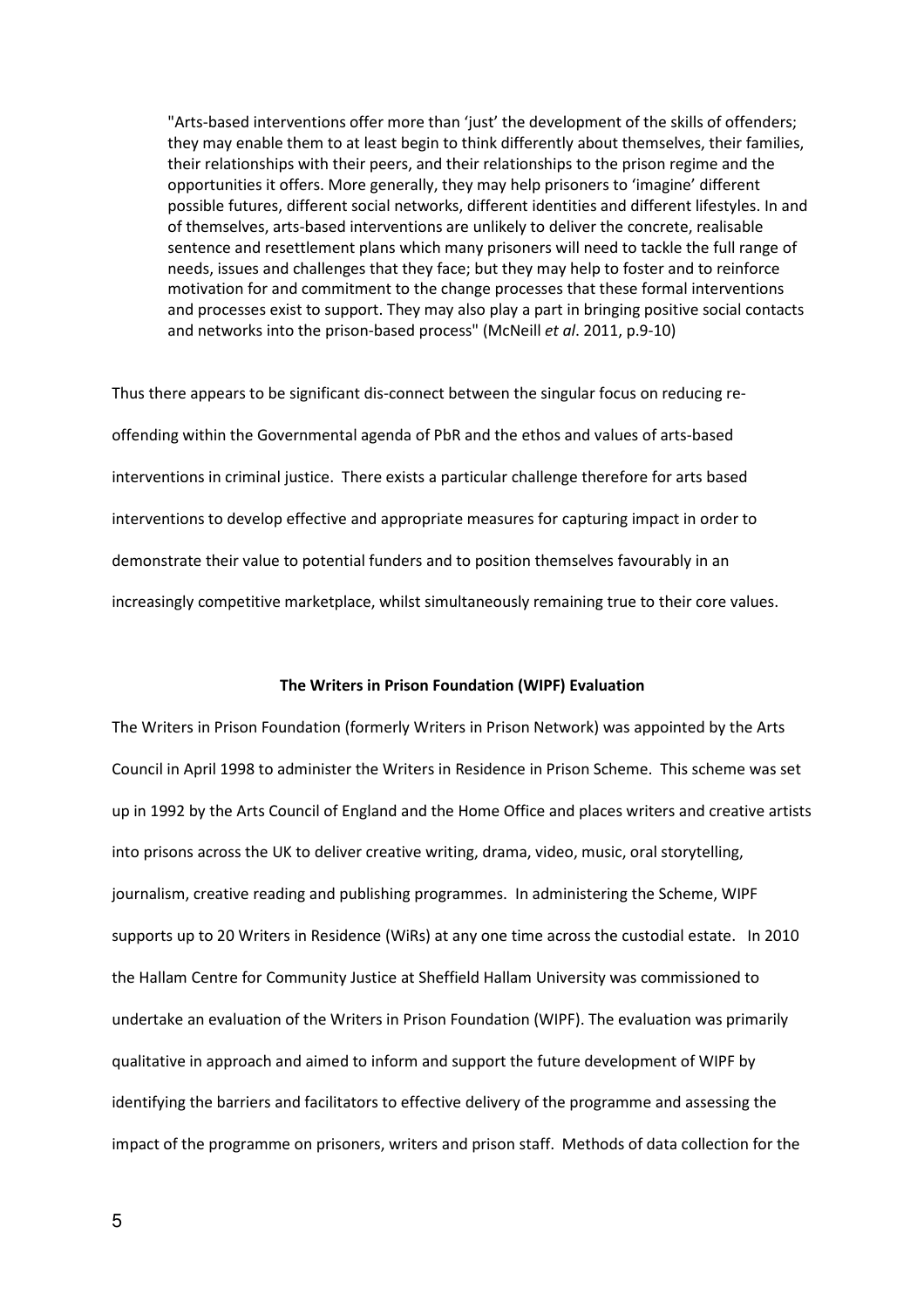evaluation included: a documentary review and analysis of management data; focus groups with a cohort of five new WiRs at four different time points during the first 12 month of their residency; observations of four WIPF conferences over a 12 month period; four interviews with WIPF core staff; completion of monthly diaries from five WiRs in the first year of their residency and four WiRs in years 2-5 of their residency; a questionnaire completed by 13 prison staff, seeking their views on the impact of WiRs in their prison; a 'post residency' outputs questionnaire completed by 14 WiRs who had completed their residency, to ascertain their outputs over the evaluation year; offender progress observation diaries completed by six WiRs in either the second or third year of their residency to reflect on the impact of their work on offenders. It should be borne in mind that the complete evaluation findings are presented elsewhere<sup>i</sup> and the findings presented in this paper are merely illustrative of those in the final evaluation report.

What emerged from the evaluation was a complex picture of the *limitations* but also the potential opportunities for successful outcome measurement in arts based projects working with offenders. It is important to acknowledge the fundamental impediments to outcome measurement which exist for many small organisations such as WIPF (at both an organisational and operational level) along with the reasons why outcome measurement may not be a priority for such organisations. However, it is abundantly clear from the WIPF evaluation that the work of their WiRs has significant benefits for offenders which could usefully be captured in a myriad of different ways.

Thus the remainder of the paper is focussed around 3 key questions:

- What gets in the way of outcome measurement?
- What impacts could usefully be measured?
- How can this be done?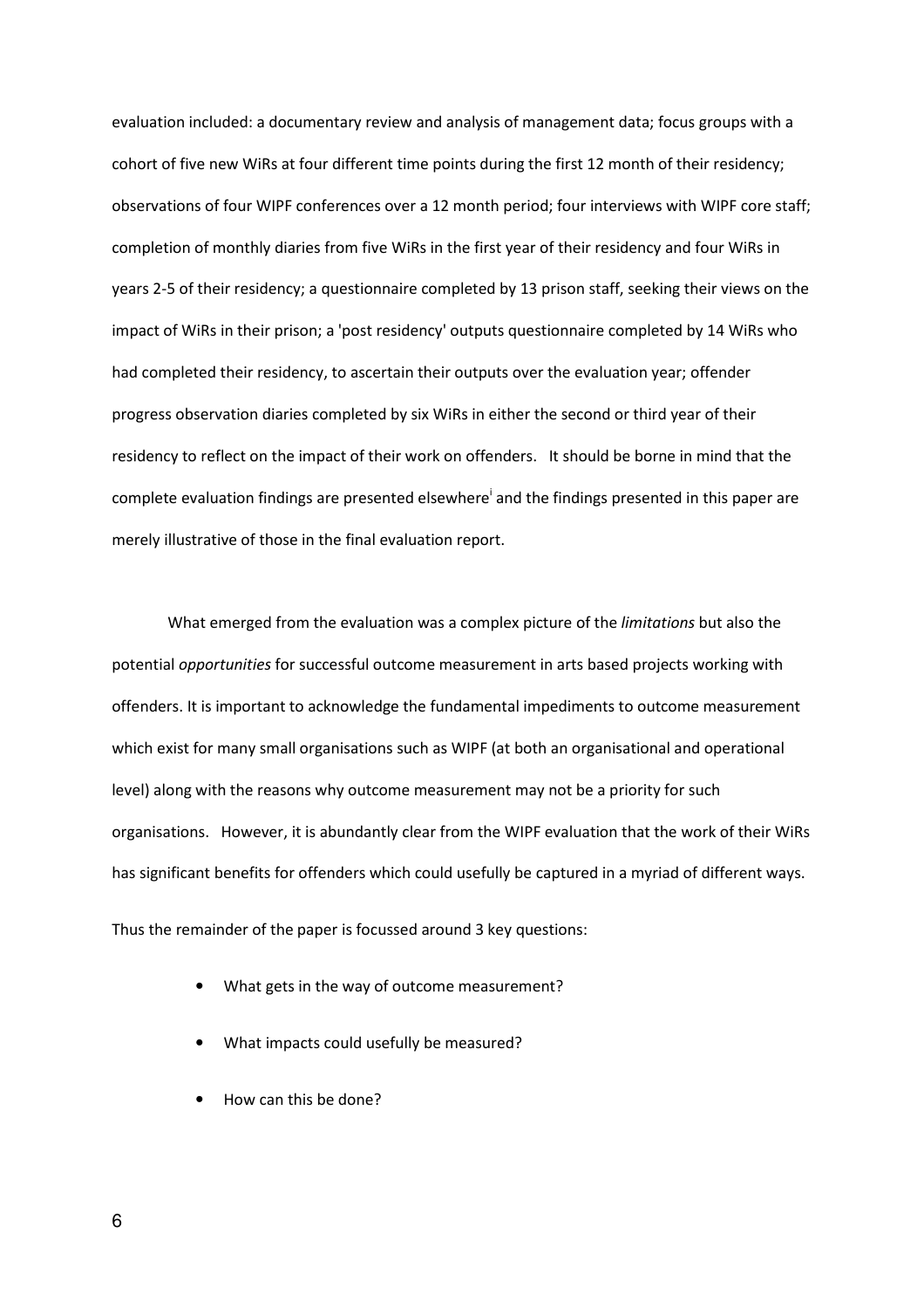#### What Gets in the Way of Outcome Measurement? - Funding Cuts and Custodial Challenges

The WIPF evaluation revealed a complex, multi-functional organisation operating across the prison estate yet with a very small staff team. Managing a large number of residencies is a huge undertaking for the core staff group, involving a variety of tasks, ranging from both initiating and supporting progression of the residencies, to engaging with the wider arts industry and promoting their work to external stakeholders and funders. During the evaluation period the WIPF's main source of income was withdrawn as a consequence of the budget cuts by the then Coalition Government. WIPF were by no means alone in this predicament. In March 2011, 638 organisations who applied for funding from Arts Council England (ACE) had their applications rejected; with 206 of these (like WIPF) being formerly regularly funded organisations. This was a consequence of ACE receiving a 29.6% cut in its grant-in-aid from the Government (Higgins 2011). The embedding of effective measurement within organisations is dependent upon a range of factors which require significant financial input including having appropriately skilled staff in place and the provision of effective and ongoing staff training. Given the financial constraints within which many arts based organisations currently operate, it is unsurprising that many organisations are reported as spending less than 1% of their total budget on outcome measurement (Ogain et al. 2012). In addition, small charities such as WIPF are much less likely than larger organisations to have existing outcome measurements embedded in their practice. Yet, these smaller organisations are coming under increasing pressure to justify the contribution they make (to prisoners, to prisons, to society) whilst simultaneously struggling against the financial and technical barriers they also currently face. For WIPF such pressures were compounded by the fact that their main staff group was the WiRs who are first and foremost creative artists, thus unlikely to have experience or skills relating to outcome measurement! This results in a paradoxical situation where it is increasingly important for small arts organisations, to be able to demonstrate the value and impact of their work to funders, whilst they often lack the time and resources to commit to embedding outcome measurement within their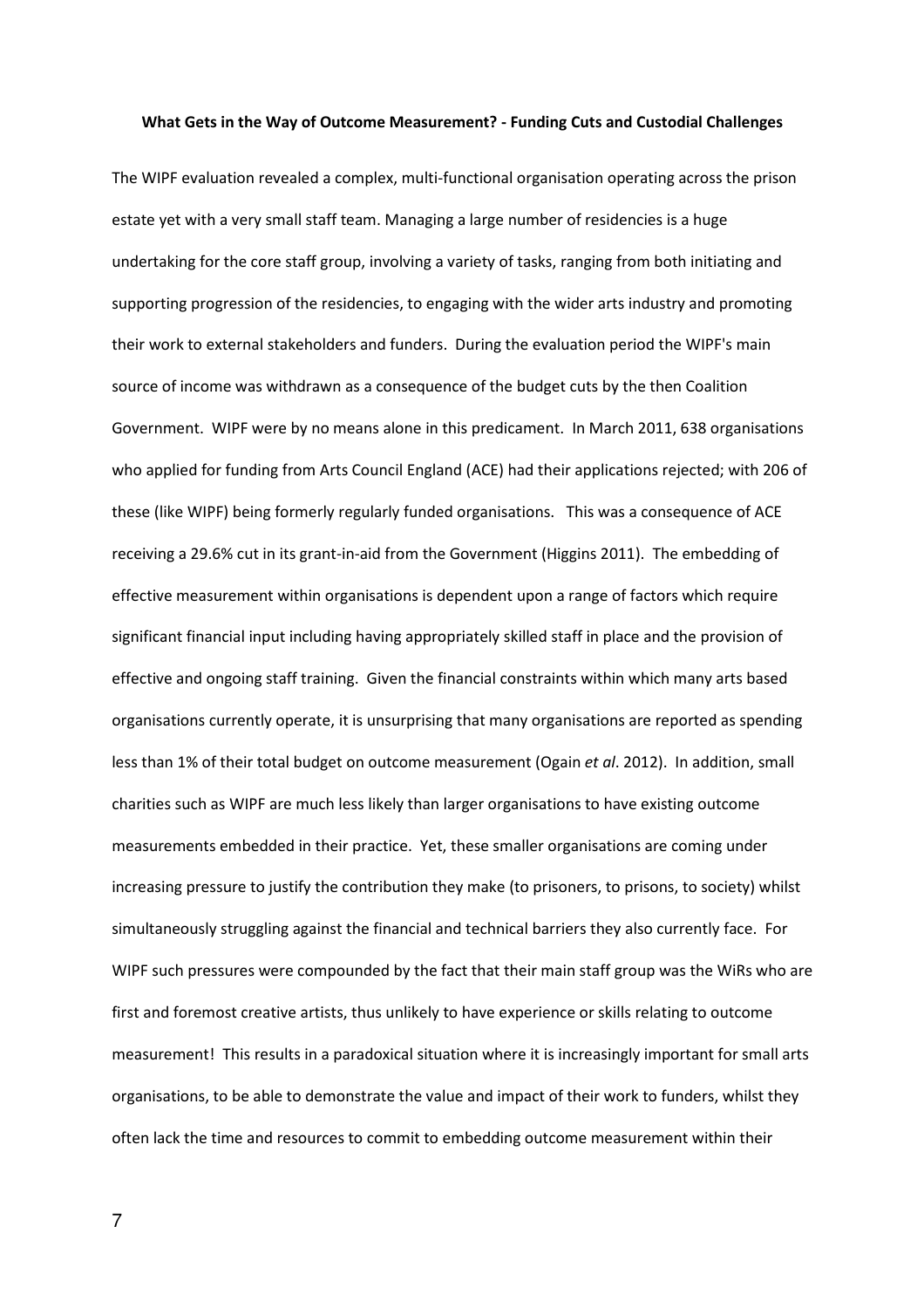organisation. Thus, it comes as no surprise that almost half of all charities with an income below £100,000 do not measure impact at all (Ogain et el. 2012).

 Some of the characteristics of both generic prison populations and also individual prisoners (as revealed through the WIPF evaluation) may also mitigate against successful outcome measurement. Some prisons in which residencies were undertaken had a high throughput of prisoners and transient populations, resulting in arts practitioners reporting inconsistent class sizes and attendances. This situation would make it difficult to undertake any form of on-going, consistent measure of progress for participating prisoners. In addition, prisons are complex systems, home to people with highly complex emotional needs who were often reported as being uncooperative and difficult. This situation could prove challenging both for the aim of engaging prisoners in outcome measurement activities, and for the arts-practitioner being in a position where they have neither the time nor energy to engage themselves whilst working with this clientele. For example, during the early part of residencies, maintaining prisoner engagement and motivation was highlighted as a key challenge:

"Finding the demoralising attitude from some lads makes me question what I'm achieving" (Writer 2, 1st 3 months of Residency)

"No idea quite where to start…introducing myself to men who were largely indifferent to my presence…" (Writer 4, 1st quarter of Residency)

This illustrates the improbability of motivating clients who are particularly disengaged to become involved with outcome measurement activity. Also at the extreme end of the custodial spectrum, those prisons which house particular offenders (e.g. those with serious personality disorders) may pose particular challenges for impact measurements as they may lack the self-awareness to reflect on progress made, therefore making an accurate measurement of progress very difficult.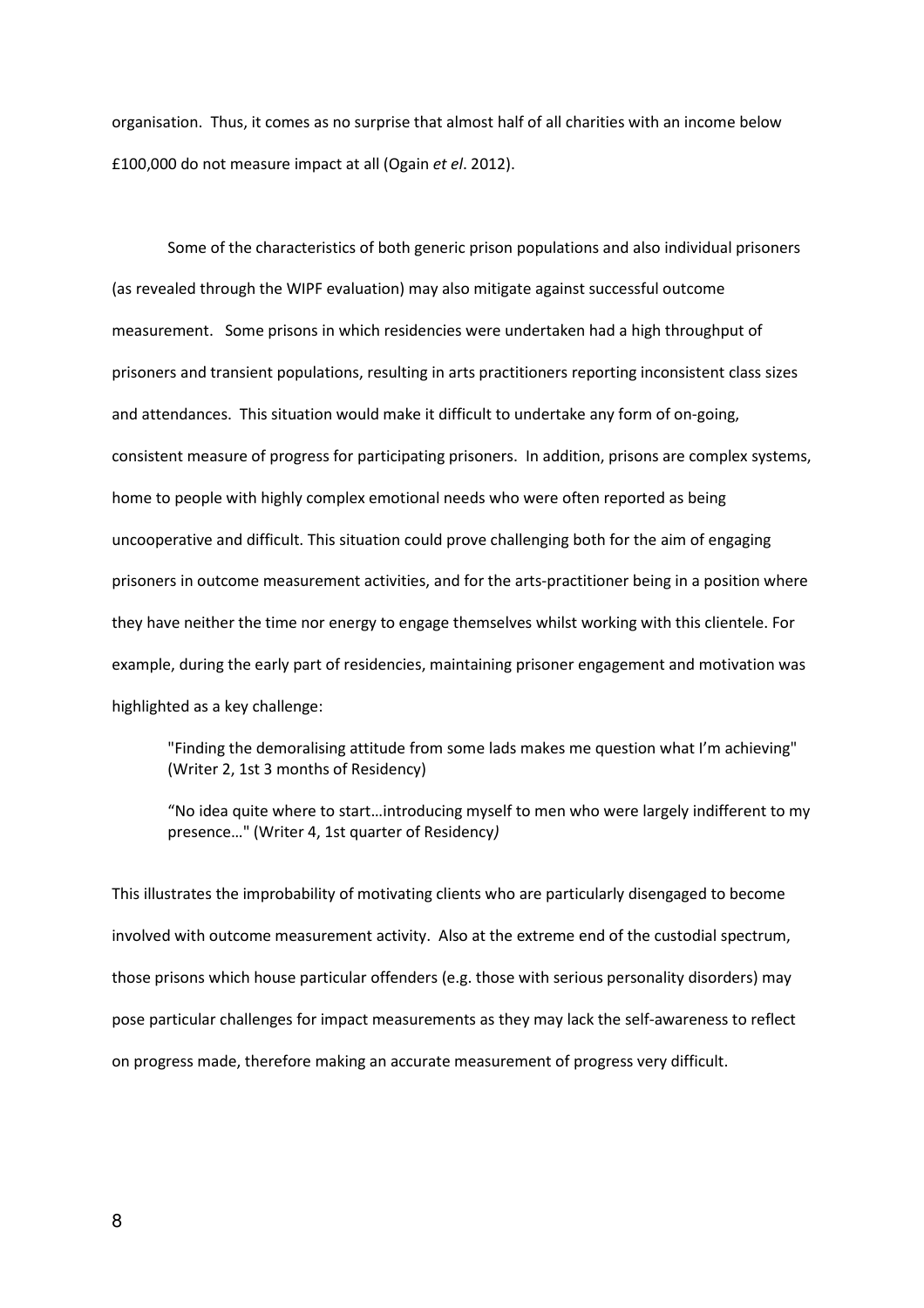As well as the challenging client group, prison bureaucracy and relationships with prison staff proved difficult to negotiate. WiRs reported having to 'jump through hoops to get anything done' and also feeling unconnected to the wider prison and almost invisible to some prison staff who were at best indifferent and at worst openly hostile:

"He [Writer's Line Manager] moved house and couldn't come in for two weeks, no one even noticed" (Writer 1, WIPF conference)

"I went into the Mess every day for two weeks and no one spoke to me" (Writer 3, final quarter of Residency).

#### What Impacts Can Usefully Be Measured?

This paper has begun to tease out certain factors which may militate against the implementation of effective outcome measurement systems in arts-based organisations in custodial settings. The following section aims to demonstrate, using examples from the WIPF evaluation, the kinds of outcomes which arts based organisations working with offenders may wish to consider capturing in order to demonstrate their ability to facilitate change. A range of impacts have been identified both at an individual and organisational level.

#### Organisational Outcomes

The residencies provided a total of 25,690.55 hours of purposeful activity for their host prisons during the period October 2011 to September 2012. Purposeful activity targets are very important and form one of the four healthy prison tests" set by HM Inspectorate of Prisons". They contributed on average 2140 hours per month and worked with an average of 864 prisoners per month. In addition to these easily quantifiable measures, WiRs provide the host prison with a unique and innovative product which has a number of benefits which are perhaps less tangible. For example, prison staff highlighted the way in which WiRs have increased the appeal of reading and writing for even those hard to reach prisoners with minimal previous engagement: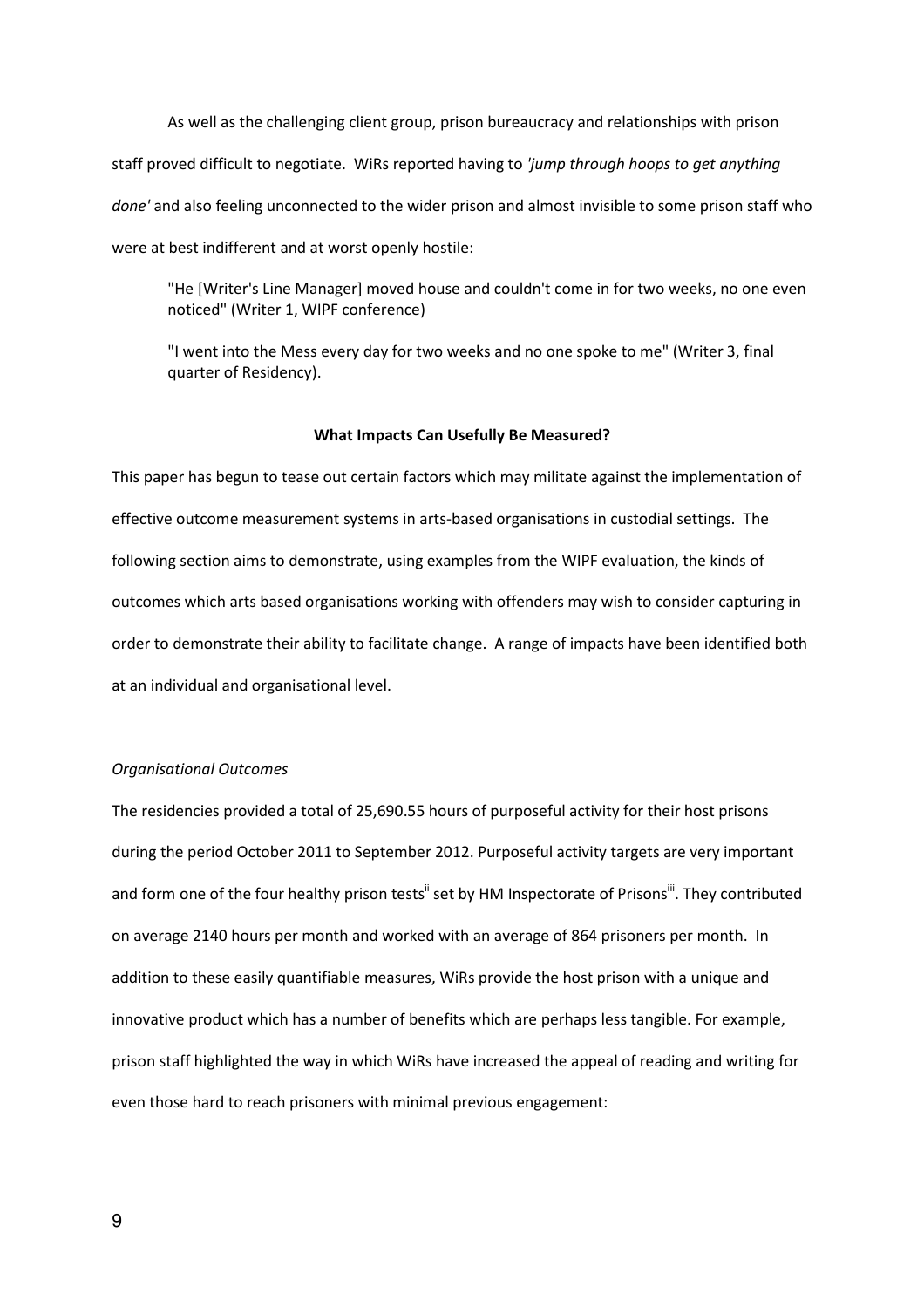"The way that [WiR] has sought to work with different areas of the prison, including the gym, and has made reading and writing appear more relevant, exciting and interesting in every setting" (GCSE English and Functional Skills tutor, Prison Staff).

This also appears to have increased prisoners' appetite for engaging with more traditional prison

education, which in turn has had a positive impact on prison teaching staff:

"The Writer led short writing events which inspired my GCSE classes and raised their work to a much higher standard. The Writer has also given me lots of ideas for stimulating writing and has drummed up support for my courses on the wings" (GCSE English and Functional Skills tutor, Prison Staff)

"[WiR] input and enthusiasm which rubs off on the prisoners, and hence makes our role as teachers easier" (Senior Curriculum Team Leader, Prison Staff).

Prison staff also reported improvements in the behaviour of some prisoners, particularly the most disruptive and challenging individuals and those involved in gang cultures. There was also evidence to suggest that having a WiR in a prison can enhance relationships between prisoners and staff, uniting them in an unforeseen way and enabling common ground between the two groups. For example, in some prisons staff and prisoners have worked together in promoting the work of WiRs to senior staff in order to ensure continued funding and this development of a united front has created a feel good factor. In addition engaging with prisoners via the WiR has enabled prison staff an opportunity to speak with them in meaningful way, to find out more about what makes them 'tick':

"It also allowed me to have another common ground from which to start up conversations with prisoners whom I had no relationship with. It has been helpful and I exchanged stories and ideas with both other members of staff and prisoners alike" (Prison officer, Prison Staff).

It appears that the presence of a WiR opens up the possibility of a more open, and real communication between the two groups, thus making a positive contribution to the Prison Service Decency Agenda. This is a particularly valuable function of the WiR bearing in mind the relationship between prisoners and officers is crucial to both prison management and the rehabilitation of the offender (Liebling 2007). WiRs were also sometimes able to have a positive impact upon the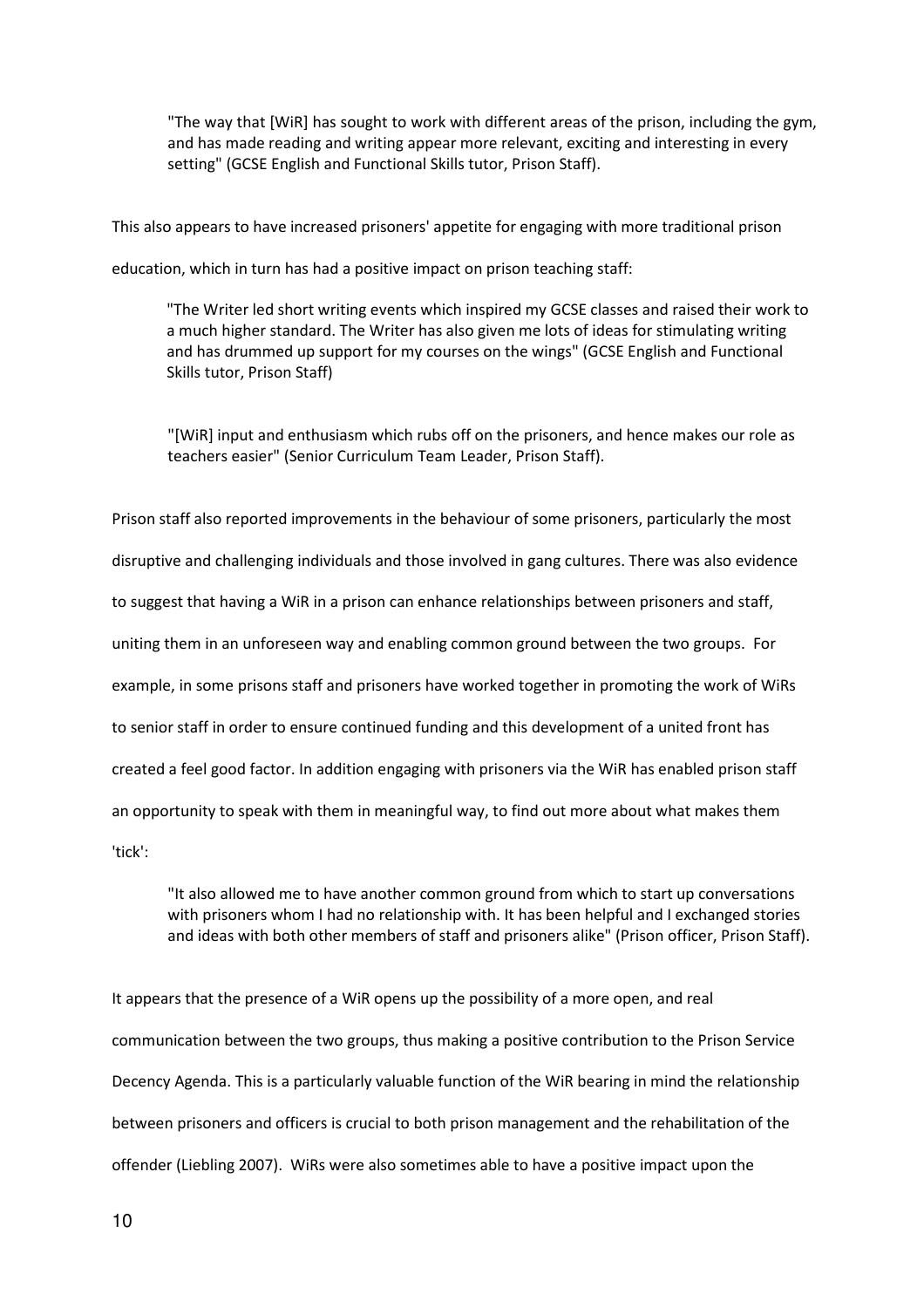external view of the prison (for example in one prison, a reading group with vulnerable readers was included in their Ofsted report, in another the WiR was asked to contribute to the HMP Inspection report).

## Individual Outcomes for Participants

Numerous benefits for prisoners of engaging with a WiR were identified over the course of the evaluation. At the most fundamental level, WiRs were able to successfully engage prisoners with learning. They provided prisoners with sufficiently stimulating subject matter to attract and maintain their attention, in a way that traditional classes do not:

"I regularly see occasions when the Writer in Residence has the power to captivate and involve the prisoners in subject matter that they may scoff at if delivered by somebody with less skill" (Unidentified, Prison Staff).

As a result of this, prisoners developed newly positive feelings about learning and increased understanding of its value:

"He [a prisoner] told me he'd never really understood WHY it's important to do well in school until he met me – now he says he wished he'd tried harder so he could get an interesting job. I mentioned his progress to the Education Governor and he said he'd noticed too!" (Writer 7).

The evaluation identified a number of ways in which the work of WIPF assists offenders in the generation of both human and social capital<sup>iv</sup>, both of which have been identified as key factors in desistance from crime (Farrall 2002; Liebling and Maruna 2005; NcNeill and Whyte 2007; Maruna 2010; McNeill et al, 2012). Through engagement in WIPF activity, prisoners are building their human capital by gaining concrete reading, writing and computer skills. In addition to this 'concrete' skills development participants have developed vital 'soft' skills, particularly in listening, communication, team working and in the giving and accepting of constructive criticism. Enhancement of social capital (Matarasso, 1997) for participants has also been observed, for example where prisoners have become motivated to engage more fully with learning opportunities in the wider prison: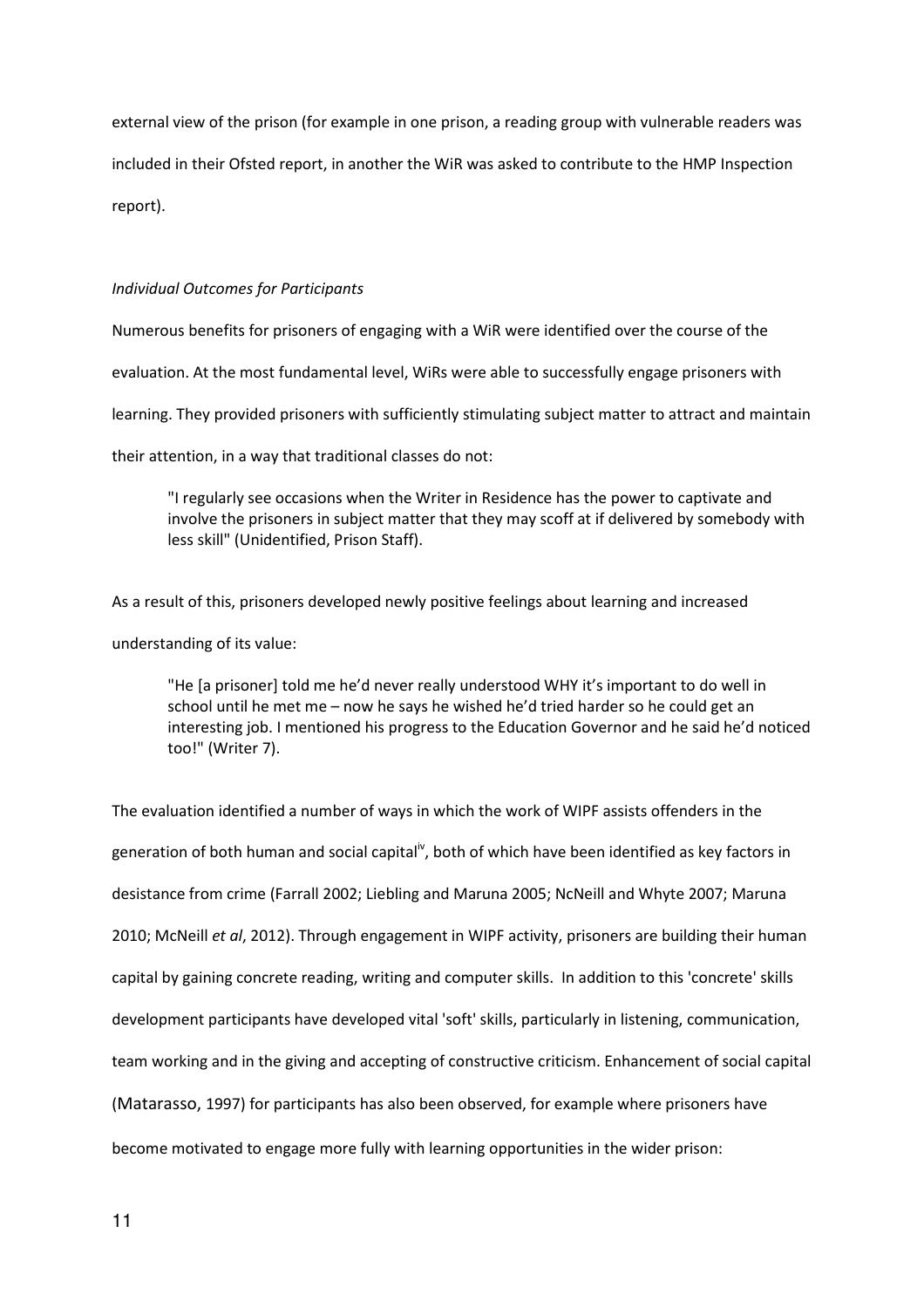"I have seen several of these prisoners transformed in terms of increased confidence and eagerness to attend literacy classes as a result" (GCSE English and Functional Skills tutor, Prison Staff).

And crucially being motivated to re-engage with family members, through writing was observed:

"It helped me explain what I wanted to say to my family. Before I just never knew what to say" (Special Project, Participant 3)

"I sent the essay to my family and it has improved my relationship with them no end" (Special Project, Participant 7).

Family breakdown as a result of a prison sentence is a major stumbling block to successful resettlement and developing positive relationships is vital to making progress (Arts Alliance 2011). The work of WIPF provided opportunities for prisoners to communicate with their families through creative writing and poetry and performances. Again this is an important contributor to the potential for desistance (Laub et al. 1998). As well as enhancing intimate relationships, working with the WiR has enabled participants to be engaged with the world beyond the prison walls. For example, discussions of current affairs took place in WiR sessions, offering a sense of connection with wider society. This points to enhancement of social capital and also bodes well for the resettlement process:

"Lads writing about their experiences of contact with the government and on the principles of the big society. 'Deep stuff!'. Stories of benefit cheats, wrongful arrest, MP's expenses and phone hacking. It goes someway to proving that lads here have an eye on the outside world beyond family, football scores and orders from Argos!" (Writer 2,  $3<sup>rd</sup>$  quarter of Residency)

#### How Can This Be Done?: Developing a Progressive Framework for Measuring the Impact of Arts

#### Based Interventions in Criminal Justice

The previous section has highlighted the considerable impact of WIPF's work as demonstrated through evaluation work. Whilst some of this impact is easily quantifiable, more often it is less tangible though nonetheless important. The following section suggests how WiPF and other arts projects operating within similar constraints as WIPF may approach the thorny and somewhat daunting issue of outcome measurement in order to maximise success.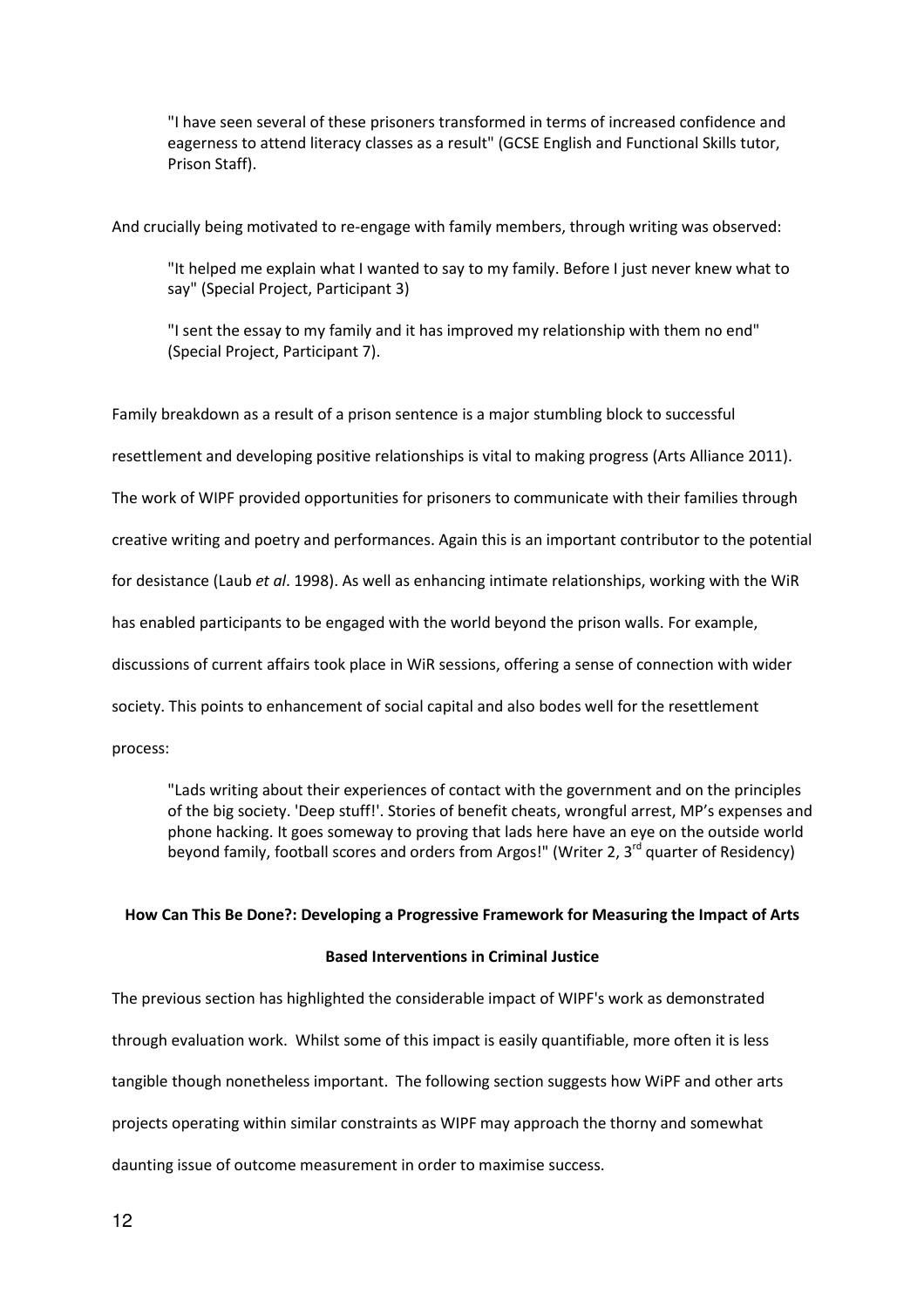#### Unearthing Hidden Assets

Arts based projects working with offenders have very limited funds to invest in outcome measurement activity (or perhaps more often, no funds at all). In addition staff may have limited experience and skills in this area. In WIPF for example, Writers in Residence are often freelance creative writers and artists who are very highly skilled in their own field but may never have been exposed to a world where 'results' need to be assessed. Thus it will be necessary for Managers of these agencies to adopt an innovative approach to outcome measurement which maximises the scant resources available. Outcome measurement needs to be considered at the earliest possible stage, preferably prior to the start of project delivery. When applying for funding for projects, arts practitioners should seek out those funders who allocate additional funds for outcome measurement and/or evaluation work by an external party. If funders do not specify that they offer this, practitioners should consider asking for specific funds or indeed seek funds from another source. It may be useful to consider whether the prison would be prepared to invest in developing outcome measurement, particularly if the results of the work may contribute to the Key Performance Targets of establishments.

 In terms of enhancing expertise, projects may wish to ensure that they have a steering group which includes a representative with direct knowledge and understanding of measuring impact and performance. In addition there is a wide range of high quality materials currently available to guide managers and practitioners through the outcome measurement process (see for example, Arts Alliance 2011; MacKeith and Graham 2007; Parkinson and Wadia 2010; Harrington Young 2010; Wadia and Parkinson 2011; Longstaff 2008; Dewson et al. 2000). These publications are easily accessible online, easily understandable and are completely free and therefore represent an excellent starting point for all projects wishing to develop expertise and implement outcome measurement systems in their own projects. Where appropriate and dependent upon what is being measured, projects may draw upon existing tools to measure the progress of their clients, which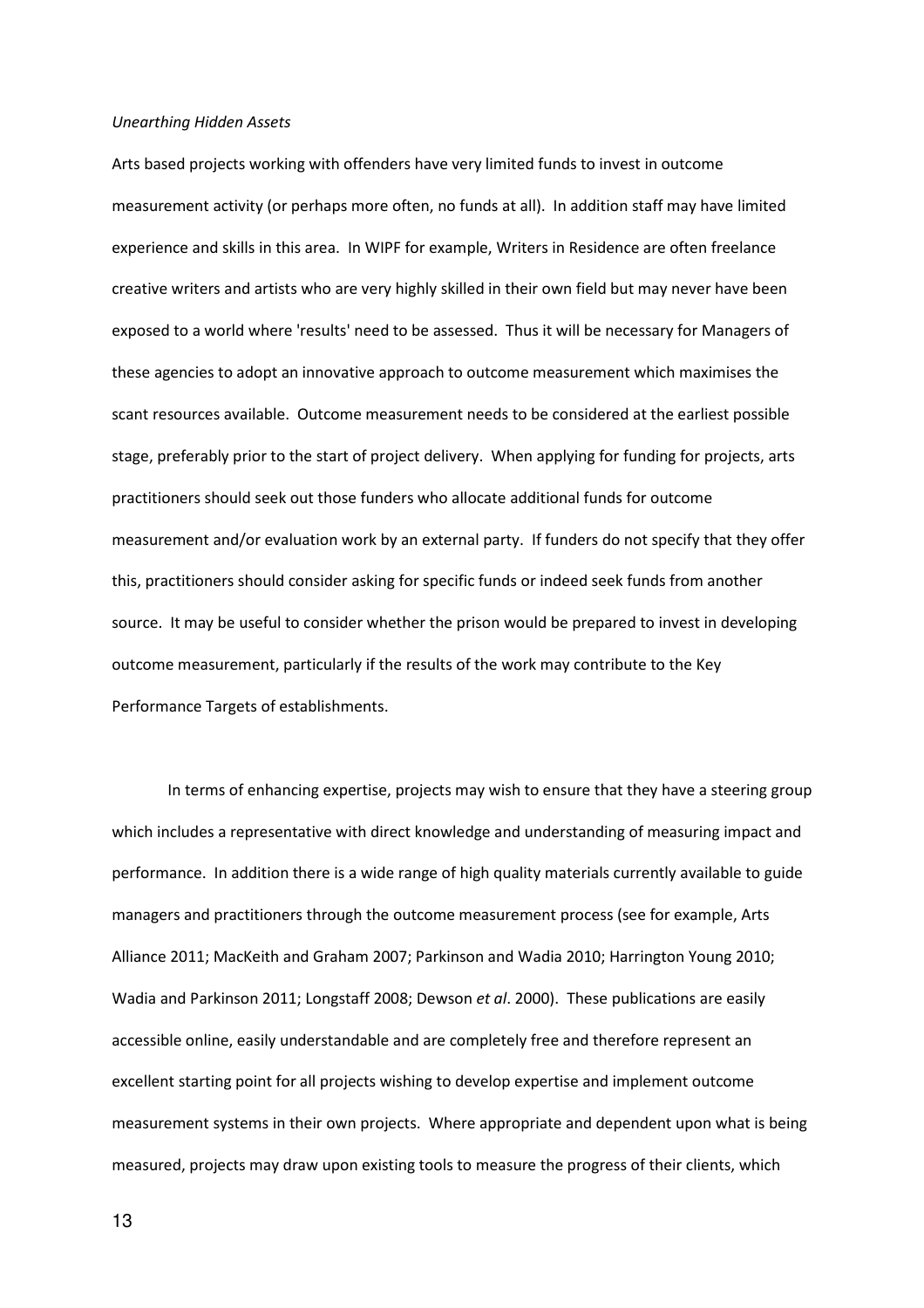have proven reliability and validity (e.g. the General Perceived Self-Efficacy Scale, University of Rhode Island Change Assessment, Rosenburg Self Esteem scale, Crime Pics II<sup>v</sup>, also see Harrington Young (2010) for a useful summary of resources to support the recording of outcomes).

 As already discussed, the tools employed would not need to provide direct evidence of reduced reoffending, but evidence of those soft outcomes which may be an important part of the desistance journey. Where possible a practitioner could have designated responsibility for scoping out possible approaches to outcome measurement based on the guidance available. In some cases it may be possible for prisoners who are engaged with arts projects to have a role in outcome measurement tasks (e.g. designing tools, recruiting participants to complete questionnaires and attend focus groups, data inputting). Not only will this give them the chance to learn new skills which may be useful during the resettlement process but will also give them a strong sense of ownership of outcome measurement activity.

#### Realising Practitioner 'Buy in' for Outcome Measurement

As highlighted by the WIPF evaluation, arts practitioners working in prisons have difficult and demanding roles. Expecting them to be involved in outcome measurement activities places an additional demand on individuals who may already feel stretched to the limit. It may feel unfamiliar and threatening for the creative work they undertake with prisoners to be scrutinised and assessed. Therefore a dramatic cultural shift may be necessary for ensuring their endorsement for and cooperation with such activities. It is vital that practitioners understand why outcome measurement is important, how it may benefit them and also the prisoners with whom they work. In particular it may be useful to highlight how impact measurement may: support and enhance their work with prisoners by identifying those areas where they are/are not making progress and tailor work accordingly; provide a motivating and empowering tool for participants by enabling them to see the progress they are making; demonstrate the value of the project to potential funders thus enhancing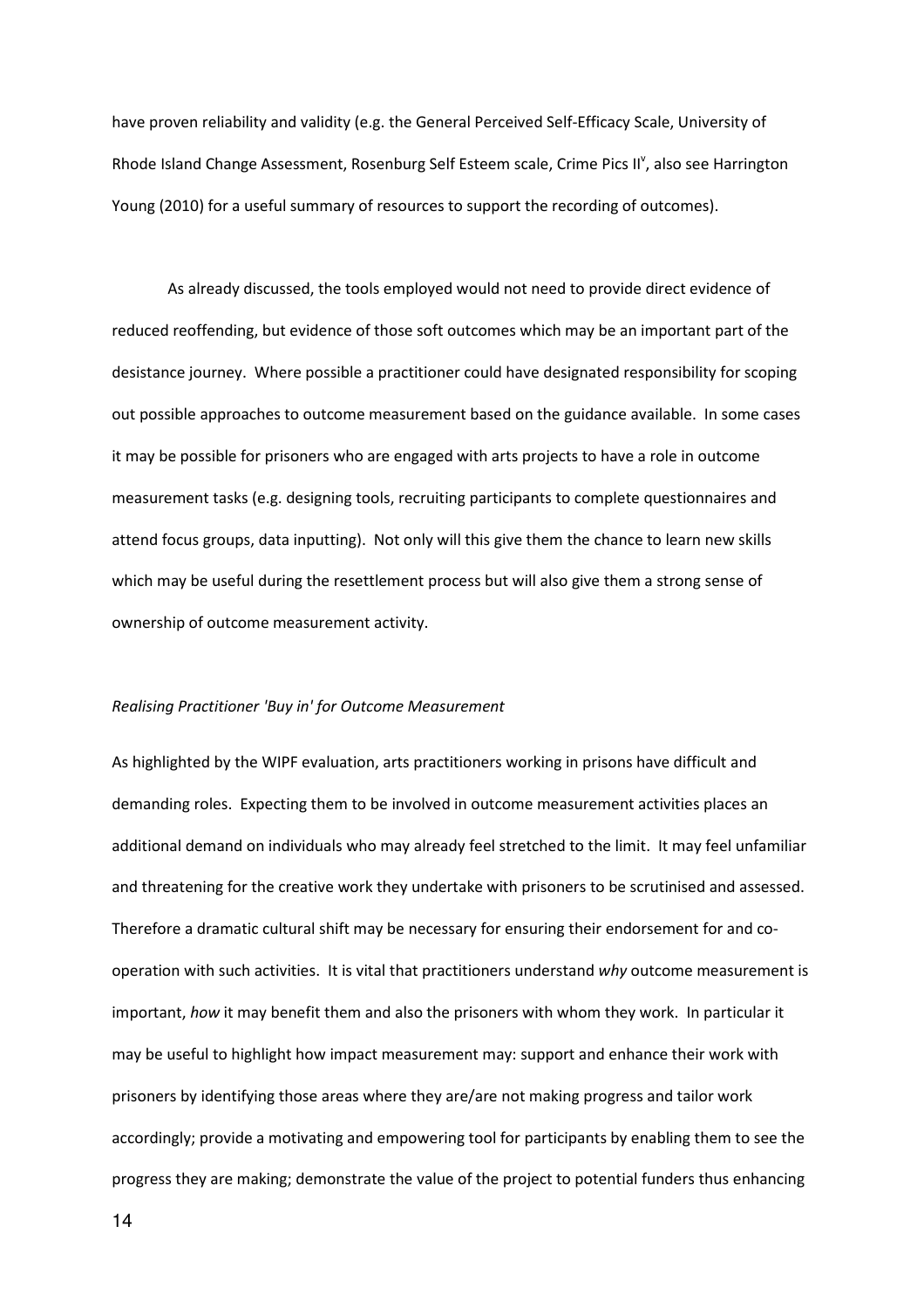their job security in the longer term; provide a basis for service development and improvement. It is also important to provide clarity on what their role will be (e.g. completing questionnaires with their service users; keeping a log of the types of work undertaken and amount of time spent with prisoners; consistent recording of any outputs achieved) and also how long such activities will take. It appears from the WIPF evaluation that prison staff are more likely to view the work of arts practitioners in a favourable light if there is direct evidence of a positive impact for the prison (this may particularly be the case if the work is contributing to a prison meeting their Key Performance Indicators). This may therefore enhance relationships between prison staff and arts practitioners and reduce the isolation of practitioners with custodial settings. Practitioners should be made aware of these potential benefits. The final potential gain for practitioners to be made aware of is that their views are likely to be sought, listened to and acted upon during outcome measurement activity (particularly where external evaluation work is conducted).

#### Objective Setting and Performance Indicator Development

It is of crucial importance that arts based projects know exactly which project outcomes they want to achieve and (hopefully) demonstrate through outcome measurement. They need, therefore, to develop objectives for their work which are SMART (specific, measurable, attainable, relevant and time bound). These objectives should be developed in collaboration with all key stakeholders (this may include prison staff and prisoners themselves) in order to ensure that all stakeholders have a vested interest in whether or not those objectives are being met. It is also helpful for the objectives of prison based arts projects to be aligned with the Key Performance Indicators (KPIs) of the prison. This is likely to enhance the value of the residency in the eyes of prison staff thus facilitate more positive relationships. Project objectives need not be prescriptive, but can be flexible in order to take into account the freedom of thought required for a successful creative process to occur. $^{\text{vi}}$ When developing objectives, consideration should also be given to how the creative work undertaken with prisoners can contribute to the desistance agenda (e.g. developing and maintaining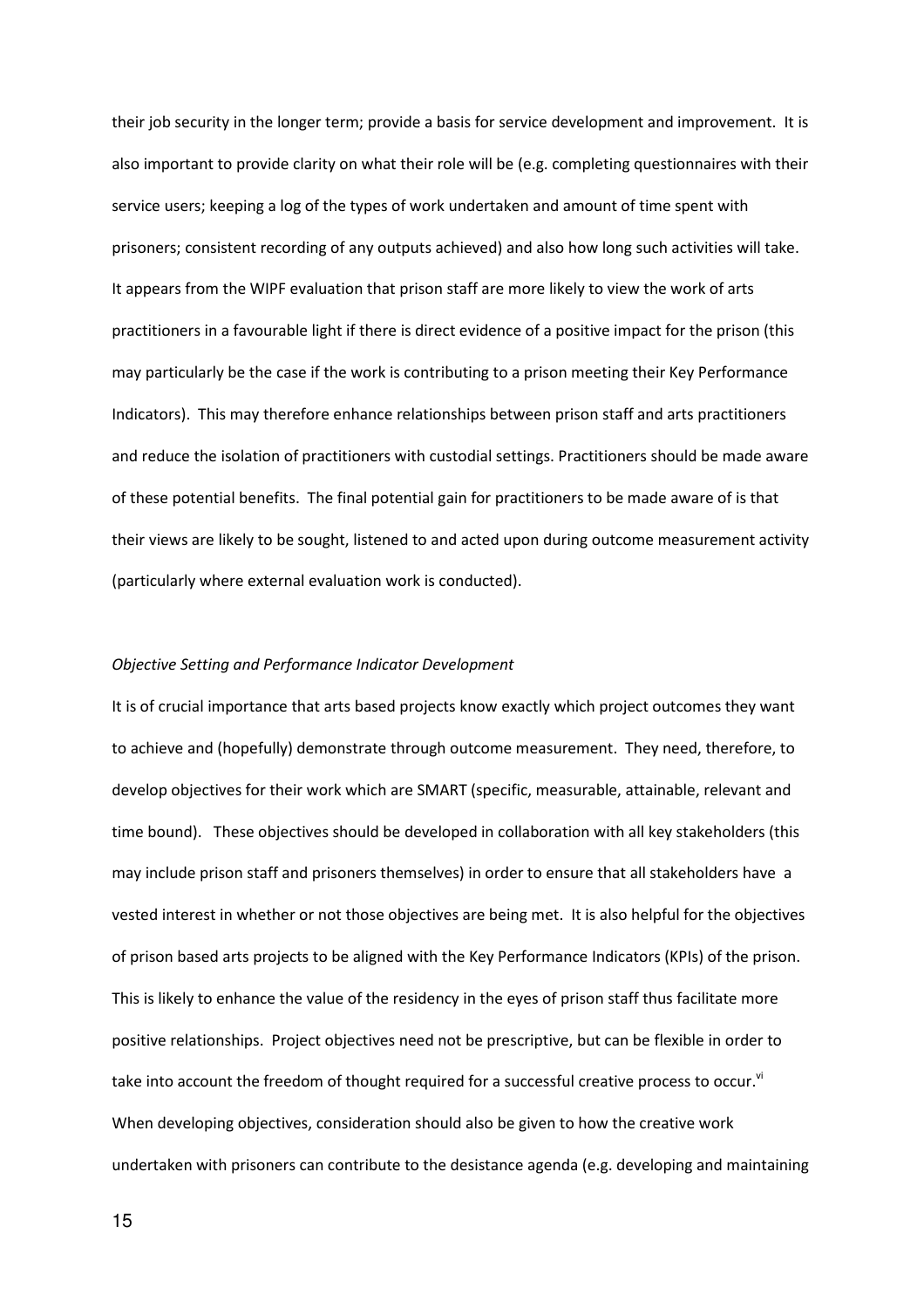hope and motivation, acquiring social and human capital, fostering personal and social strengths and resources – see Henley (2012) for a useful discussion on the potential of arts based project to inspire desistance).

 Once a coherent set of objectives has been agreed, a set of performance indicators should be developed, against which the objectives can be measured at different time points. These performance indicators should: be able to be measured against a baseline (where appropriate); be realistic and achievable; be reflective of the lived experience of delivering this type of intervention within a prison setting; be developed in collaboration with arts practitioners and also offenders to ensure authenticity; be developed in consultation with prison staff, to access intelligence on positive impacts which they observe (e.g. a reduction in an individual's self-harming, reports of disturbances, increases in offenders accessing education, more positive relationships between prisoners and staff). Such consultation will also ensure that performance indicators capture those specific ways in which a residency can contribute to the prison's Key Performance Indicators. It will also be important to capture innovative practice and those unpredicted outcomes which are often a feature of the work of arts based practitioners working with offenders. Similarly, performance indicators need to be aligned with stakeholder priorities (e.g. prison service and potential funders) whilst simultaneously remaining true to the creative process and ensuring that the individual prisoner (rather than the individual's offending) is at the heart of their work. Indeed in order to reflect the diversity and uniqueness of those prisoners participating in arts based projects, it may be necessary to adopt a 'pick and mix' approach to choosing the most appropriate indicators of success for each client.

#### Cultivating an Effective and Empowering Data Collection Strategy

Following on from the development of performance indicators, a clear data collection strategy needs to be developed to provide solid evidence of impact. It is likely that many projects are already required by their funders to collect a certain amount of monitoring data to demonstrate progress,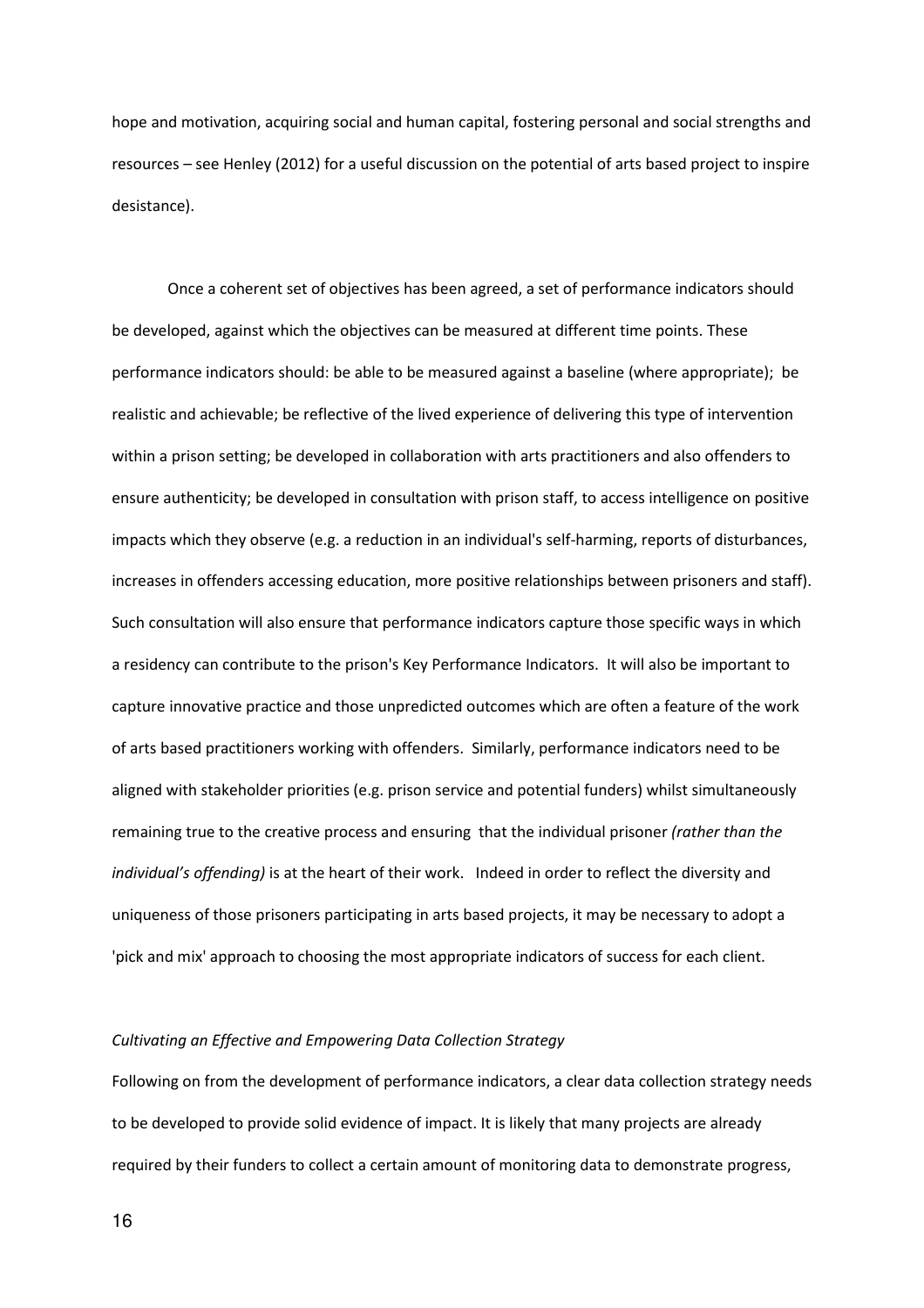outputs and outcomes. Therefore, in developing their outcome measurement strategy, projects should make the most of the data they already collect in order to minimise any duplication. A range of different data could be collected, depending upon the objectives which have been set and also the setting. For example, in those prisons which have a reasonably stable population and throughput, tools which enable quantifiable measures of change (i.e. at the start and end of engagement with the project) could be employed. In those prisons with more transient populations, 'one off' measurement could be employed, for example feedback activities at the end of sessions. Where appropriate and dependent upon what is being measured, this may draw upon existing tools (mentioned above) which have proven reliability and validity. In order to capture a whole range of outcomes (both organisational and individual) projects may want to consider conducting interviews or focus groups with project and prison staff and wider stakeholders, if appropriate. A questionnaire may also be used to access views from a larger number of people. All data should be collected in a way which enables exporting for statistical analysis and this can be built into the design stage of projects. Arts based projects should attempt to develop outcome measurement tools which can enhance rather than decrease motivation and empowerment of prisoners. Those which offer a visual representation of progress such as outcomes stars, radar and spider diagrams (Harrington Young 2010) are particularly encouraged. Practitioners may also want to develop creative and innovative methods of data collection (for example those which incorporate creative writing, drawing, photography and digital media) which may harness the creative skills of prisoners. Once data collection systems are in place, projects will need to consider how all monitoring and performance measurement data from all residences can be 'pooled' centrally and easily accessed when required.

#### **Discussion**

This paper has used WIPF as a case study to highlight the challenges of outcome measurement for arts based projects in the criminal justice sector and these will undoubtedly have resonance for many creative arts based projects being delivered in prisons today. We have also explored the types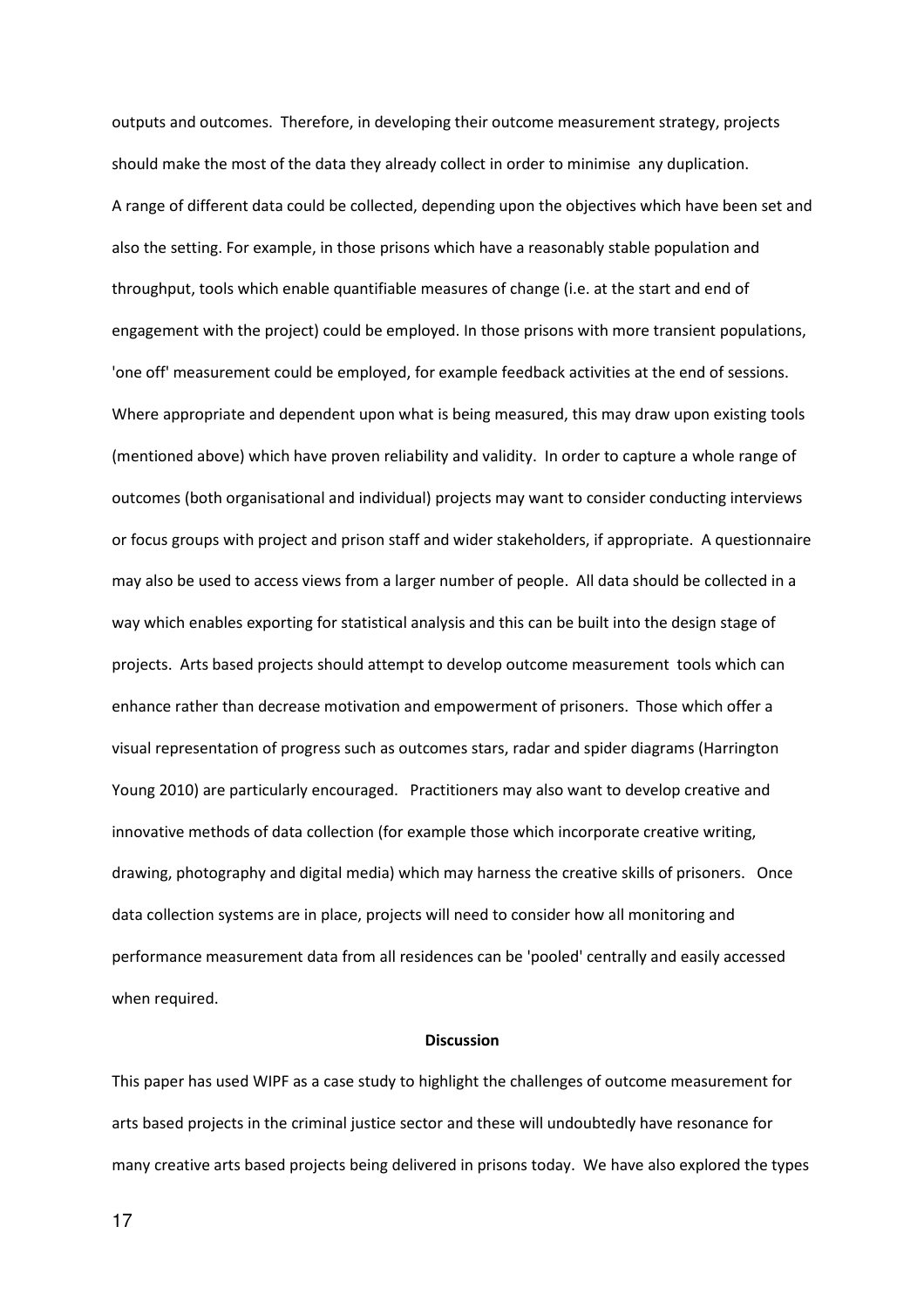of impact which such projects may seek to capture in order to demonstrate their value to potential funders. Finally, we have offered a framework to support projects in thinking about the kind of approach to outcome measurement which they may choose to adopt.

 The introduction of outcome measurement activity (which represents a new way of thinking and a potential increase in workload) is unlikely to be applauded by arts practitioners who are working against a backdrop of challenging circumstances and a bleak economic outlook for the arts in general. However, it was striking to the authors during the WIPF evaluation period that in spite of the monumental challenges frequently faced by arts practitioners, WIPF and many organisations were continuing to deliver exciting and innovative work in prisons which offered the potential for affecting real change among their client group. We would encourage arts practitioners to harness some of their considerable energy to develop a new agenda for outcome measurement which seeks to celebrate rather than stifle creative processes. If practitioners draw on the wide range of free resources currently available; attract outcome measurement expertise into their organisation via their steering group; develop performance indicators which are aligned with the desistance agenda and, perhaps most importantly, develop empowering methodologies which are appropriate for their client group, outcome measurement need be neither costly nor daunting. Furthermore, by bestowing outcome measurement with the attention it requires in the current political climate, the potential benefits for arts projects are considerable. Not only will projects be more likely to attract funding for their work but they will also develop intelligence on the progress of their clients which will enable more effective action planning and tailored support. This will provide a basis for service development and improvement in the longer term.

 This is not a one way street however. In order to provide a facilitating environment for artspractitioners to engage with outcome measurement, commissioners, funders, and academic evaluators need to maintain an open attitude to what counts as 'evidence' of success and to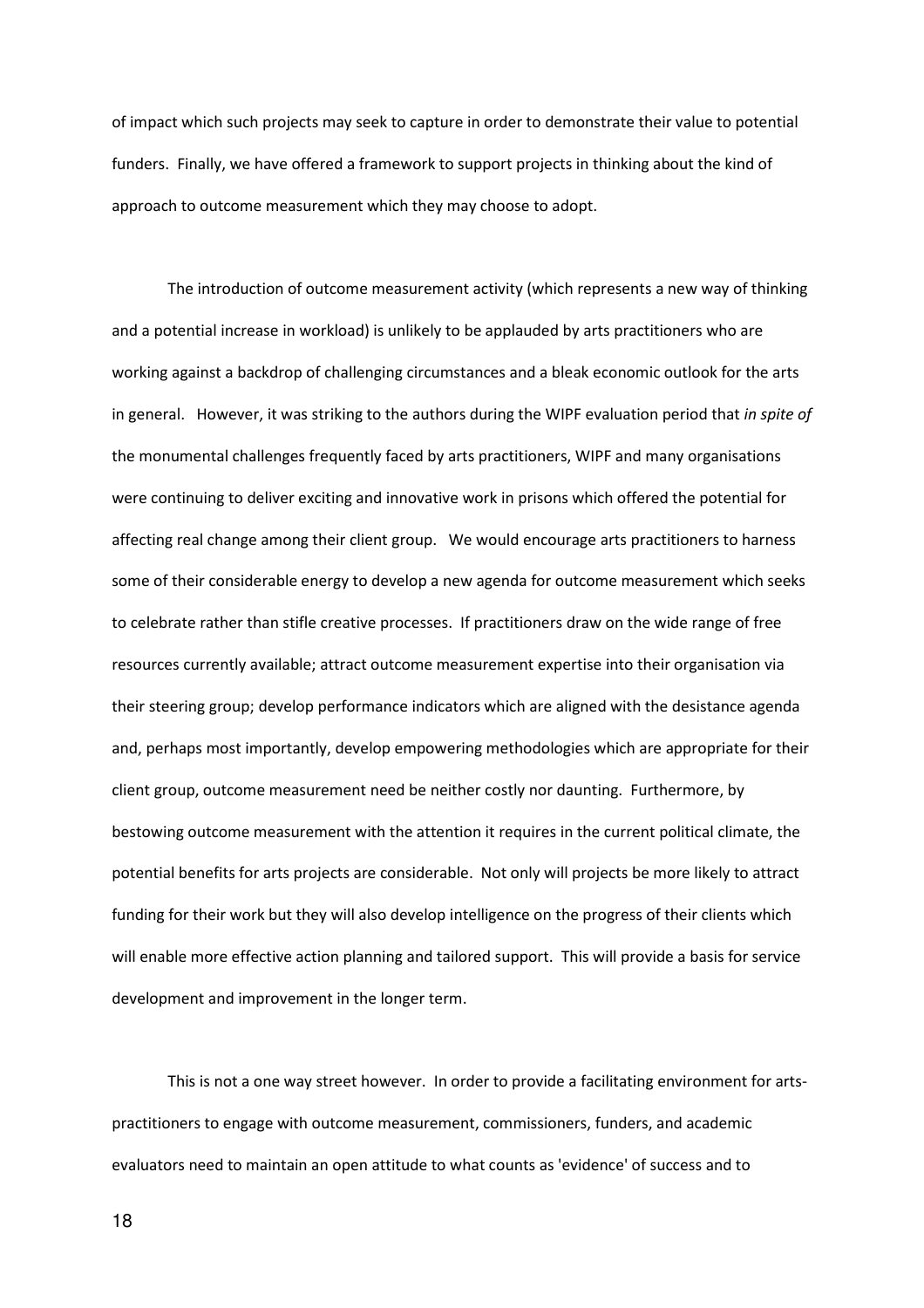acknowledge the shortcomings of their own approaches. For example, it is unlikely that arts-based interventions will lend themselves to randomised controlled trials, the so called 'gold standard' for evaluation. Issues around attribution are likely to be problematic as substantive change in offending behaviour is rarely achieved from a single intervention but is often the combination of interventions, sequenced to support the case management process, which enables change to be embedded in a person's future lifestyle. When shaping evaluation strategies it is important not to over-promise on the outcomes and seek to place the work of a single project in the context of other interventions to which the prisoner will be subject to ensure a fit is found between different intervention strategies. The achievement of a range of intermediate outcomes will, cumulatively, help produce change on the end outcome of reducing re-offending. Commissioners and funders of evaluation work need to be mindful of these complexities if they are going to enable the arts in criminal justice to reveal their true worth.

 Finally, we would encourage arts practitioners to engage in open and honest discussion with statutory criminal justice agencies (i.e. NOMs, MoJ) regarding their acceptable 'standards of proof' for the impact of arts-based interventions. There are very many practitioners who have a long and impressive history in delivering services to offenders and thus are well placed to position themselves as innovators and campaigners in ensuring an approach to outcome measurement which is commensurate with the goals and values of arts-based services for offenders. In adopting such a pro-active and positive approach, impact measurement need not be railed against but embraced as an opportunity to show to others what those in the business of delivering arts-based programmes to offenders already know- it works!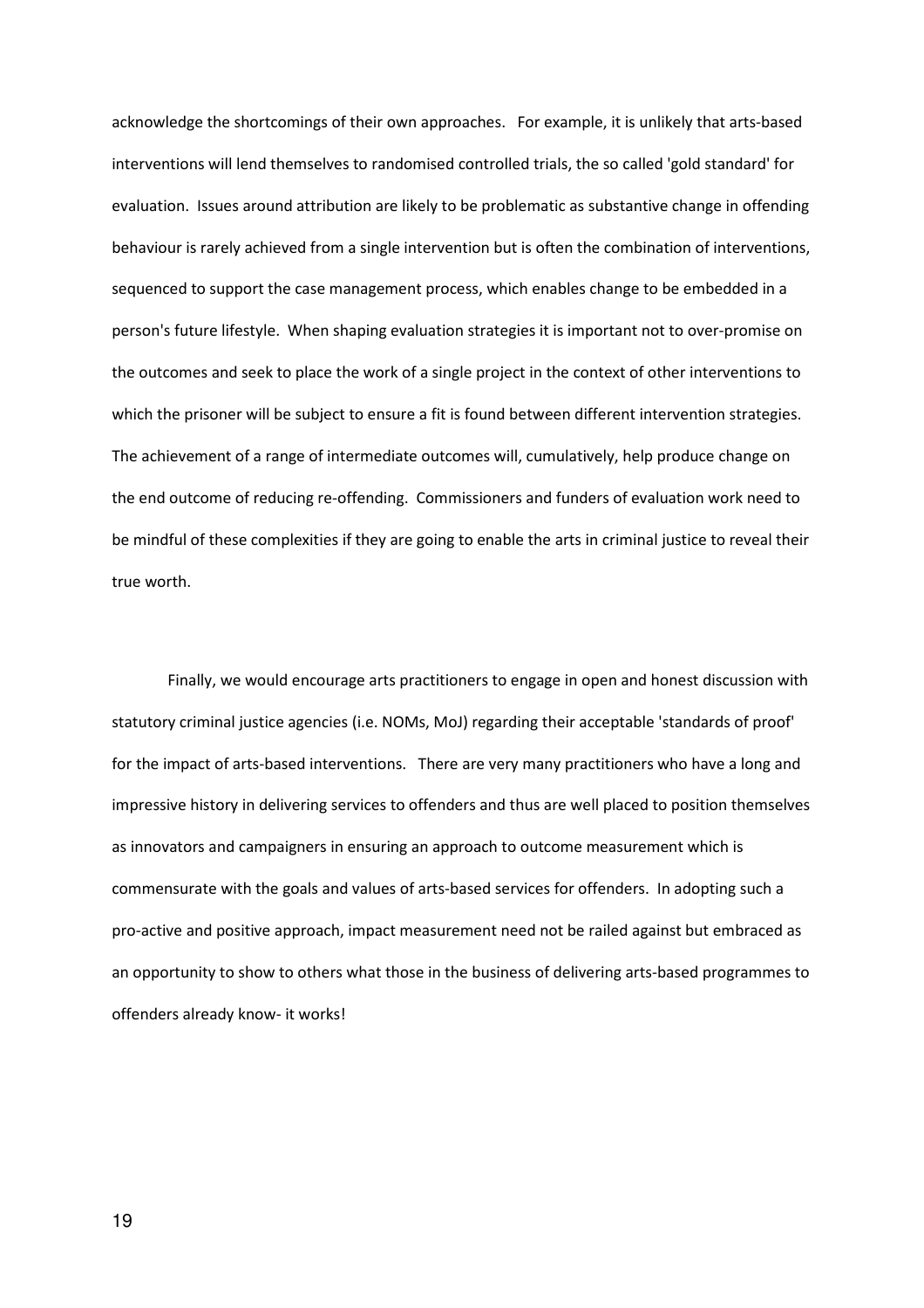#### **Notes**

<sup>i</sup> See Writers in Prison Foundation website: **http://writersinprison.org.uk/wp/wp**content/uploads/2012/10/WIPN-Evaluation-Final.pdf (accessed 22th February 2013).

<sup>ii</sup> The other three tests are Safety; Respect and Resettlement

III Her Majesty's Inspectorate of Prisons Criteria for assessing the treatment of prisoners and conditions in prisons, Version 4, 2012. Accessed at http://www.justice.gov.uk/downloads/about/hmipris/adult-expectations-2012.pdf 28th June 2012

<sup>iv</sup> Human capital may be seen as the acquisition of skills and knowledge, social capital may be seen as access to those social networks which are necessary for the acquisition of human capital

<sup>v</sup> http://www.crime-pics.co.uk/cpicsmanual. (accessed 3<sup>rd</sup> April 2013).

v<sup>i</sup> For example, the flexible approach to developing residency objectives which is adopted by WIPF is essential as new ideas develop organically as the residencies progress and also the prison or prison population may radically change over a period of time requiring a rewrite of the brief.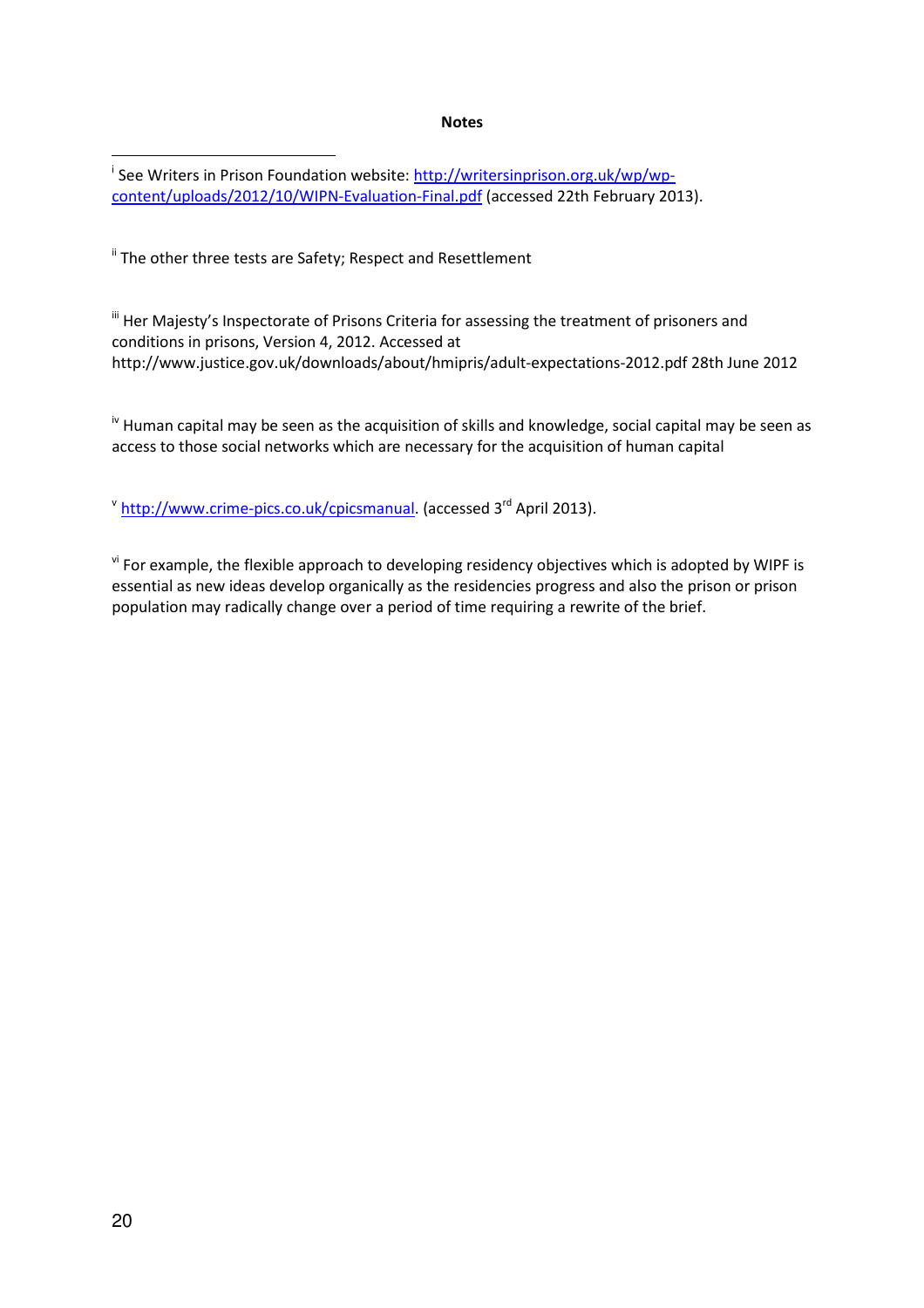## References

Aresti, A., Eatough, V. and Brooks-Gordon, B. (2010) 'Doing time after time: an Interpretative Phenomenological Analysis of reformed ex-prisoners' experiences of self-change, identity and career opportunities', Psychology, Crime and Law, 16 (3), 169-190.

Arts Alliance (2010) What really works? Arts with Offenders, Arts in the criminal justice sector report. Available at: http://www.clinks.org/assets/files/PDFs/ArtsAlliance\_brochure\_FINAL.pdf (accessed 22 April 2013).

Arts Alliance (2011) Response to the Ministry of Justice Green Paper, Breaking the Cycle: Effective Punishment, Rehabilitation and Sentencing of Offenders. Available at: http://www.clinks.org/assets/files/PDFs/Arts%20Alliance%20Response%20to%20Green%20Paper%2 0FINAL.pdf (accessed 16 August 2012).

Cabinet Office (2011) Modernising Commissioning: increasing the role of charities, social enterprises, mutuals and cooperatives in public service delivery. London: Cabinet Office. Available at: https://www.gov.uk/government/.../commissioning-green-paper.pdf (accessed 16 August 2012).

Caulfield, L (2015) Exploring Good Vibrations projects with vulnerable and challenging women in prison. School of Society, Enterprise & Environment, Bath Spa University.

Charities Evaluation Services, resources various. Available at: http://www.ces-vol.org.uk/ (accessed 11 July 2012).

Cursley, J. and Maruna, S (2015) A Narrative-Based Evaluation of "Changing Tunes" Music-based Prisoner Reintegration Interventions. Available at: http://www.changingtunes.org.uk/wpcontent/uploads/Changing-Tunes-Cursley-and-Maruna-Full-Report.pdf. Accessed 15<sup>th</sup> May 2016.

Day, R. (2013) Research Report: The experience of 'Journey Woman' from the perspective of the participants (Geese Theatre), January 2013. Available at:

http://www.artsevidence.org.uk/evaluations/experience-journey-woman-perspective-participants/ (accessed 18 April 2013).

Daykin, N., Moriarty, Y. , De Viggiani, N. and Pilkington, P. (2011) Evidence review: Music making with young offenders and young people at risk of offending. Project Report. Youth Music. Available at:

http://network.youthmusic.org.uk/resources/research/young?offenders?evidence?review. Accessed 13<sup>th</sup> March 2013.

Dewson, S., Eccles, J., Tackey, N. J. and Jackson, A. (2000) Guide to measuring soft outcomes and distance travelled, Institute of Employment studies, report. Available at:

http://employability.clients2.civiccomputing.com/sites/default/files/articles/5594/Guide%2520to%2 520Measuring%2520Soft%2520Outcomes%2520%26%2520Distance%2520Travelled\_863\_1055.pdf (accessed 29 April 2013).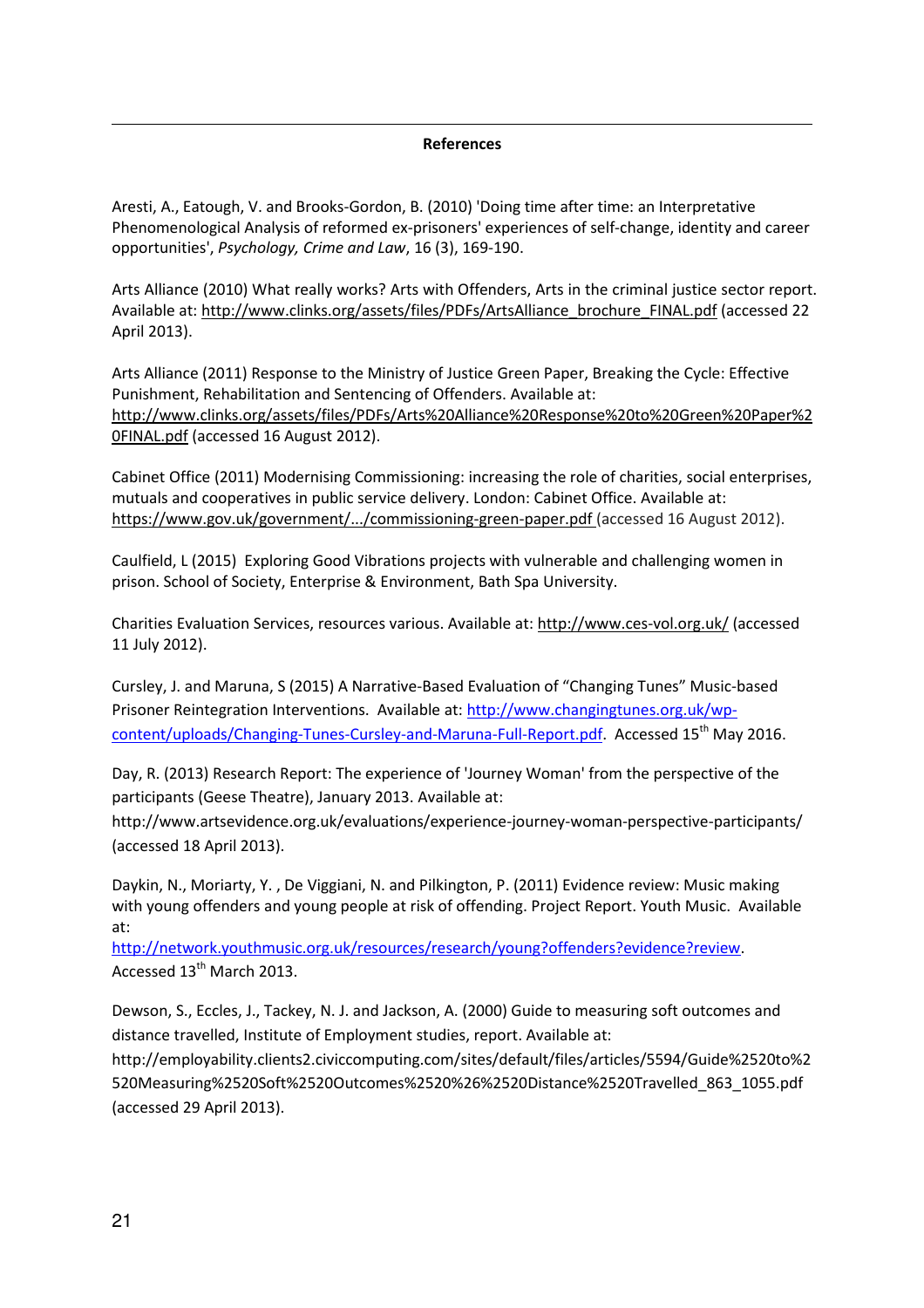Ellis, J. and Gregory, T. (2011) Demonstrating the value of arts in criminal justice. Arts Alliance: Clinks. Available at: http://www.clinks.org/assets/files/PDFs/Arts%20Alliance/clinks\_aa\_demonstratingvalue\_FINAL\_SECURE.pdf (accessed 16 August 2012).

Farrall, S. (2002) Rethinking What Works with Offenders: Probation, Social Context and Desistance from Crime, Collumpton, Willan Publishing.

Farrall, S. and Calverley, A. (2005) Understanding Desistance From Crime. London, Open University Press.

Farrall, S., Sharpe, G., Hunter, B. and Calverley, A. (2011) 'Theorizing structural and individual-level processes in desistance and persistence: outlining an integrated perspective', Australian and New Zealand Journal of Criminology, 44, 218-234.

Fletcher, D. R. and Dalgleish, K. (2012) An evaluation of the personal effectiveness and employability through the arts project, Centre for Regional Economic and Social Research, Sheffield Hallam University, Report, December 2012. Available at:

http://www.shu.ac.uk/research/cresr/ourexpertise/evaluation-personal-effectiveness-andemployability-through-arts-peeta-project (accessed 29 May 2013).

Fox, C. and Albertson, K. (2011) Payment by results and social impact bonds in the criminal justice sector: new challenges for the concept of evidence-based policy?' Criminology and Criminal Justice, Vol. 11 (5):395-413.

Harkins, L., Pritchard, C., Haskayne, D., Watson, A. and Beech, A. R. (2011) 'Evaluation of Geese Theatre's re-connect programme: addressing resettlement issue in prison', International Journal of Offender Therapy and Comparative Criminology, 55(4), 546–566.

Harrington Young (2010) Making an Impact: Measuring and encouraging the progress of individuals in voluntary sector youth projects. A Northern Rock Foundation Publication. Available at: http://www.nr-foundation.org.uk/wp-content/uploads/2011/08/Making-an-Impact-Full-Report-.pdf (accessed 26 February 2013).

Haynie, D.L., Doogan N.J. and Soller, B (2014) Gender, friendship networks, and delinquency: a dynamic network approach. Criminology 52(4): 688–722.

Henley, J. (2012) Good Vibrations: Music and social education for young offenders, An evaluation of the musical and social learning processes that young offenders engage in during a Good Vibrations Javanese Gamelen Project and its potential for inspiring desistance from crime, report. Available at: http://imerc.org/papers/goodvibrations.pdf (accessed 29 April 2013).

Higgins, C. (2011) 'Arts Council England funding cuts - the great axe falls', The Guardian, 30 March 2011. Available at: http://www.guardian.co.uk/culture/2011/mar/30/arts-council-england-fundingcuts (accessed 18 May 2012).

Home Office (2010) Breaking the Cycle: A report of the review of the Rehabilitation of Offenders Act. London, Home Office. Available at: https://www.justice.gov.uk/downloads/consultations/greenpaper-evidence-a.pdf (accessed 29 April 2013).

Hughes, J. (2005) Doing the Arts Justice: A Review of Research Literature, Theory and Practice, DCMS: the Department for Education and Skills, and Arts Council England, UK. Available at: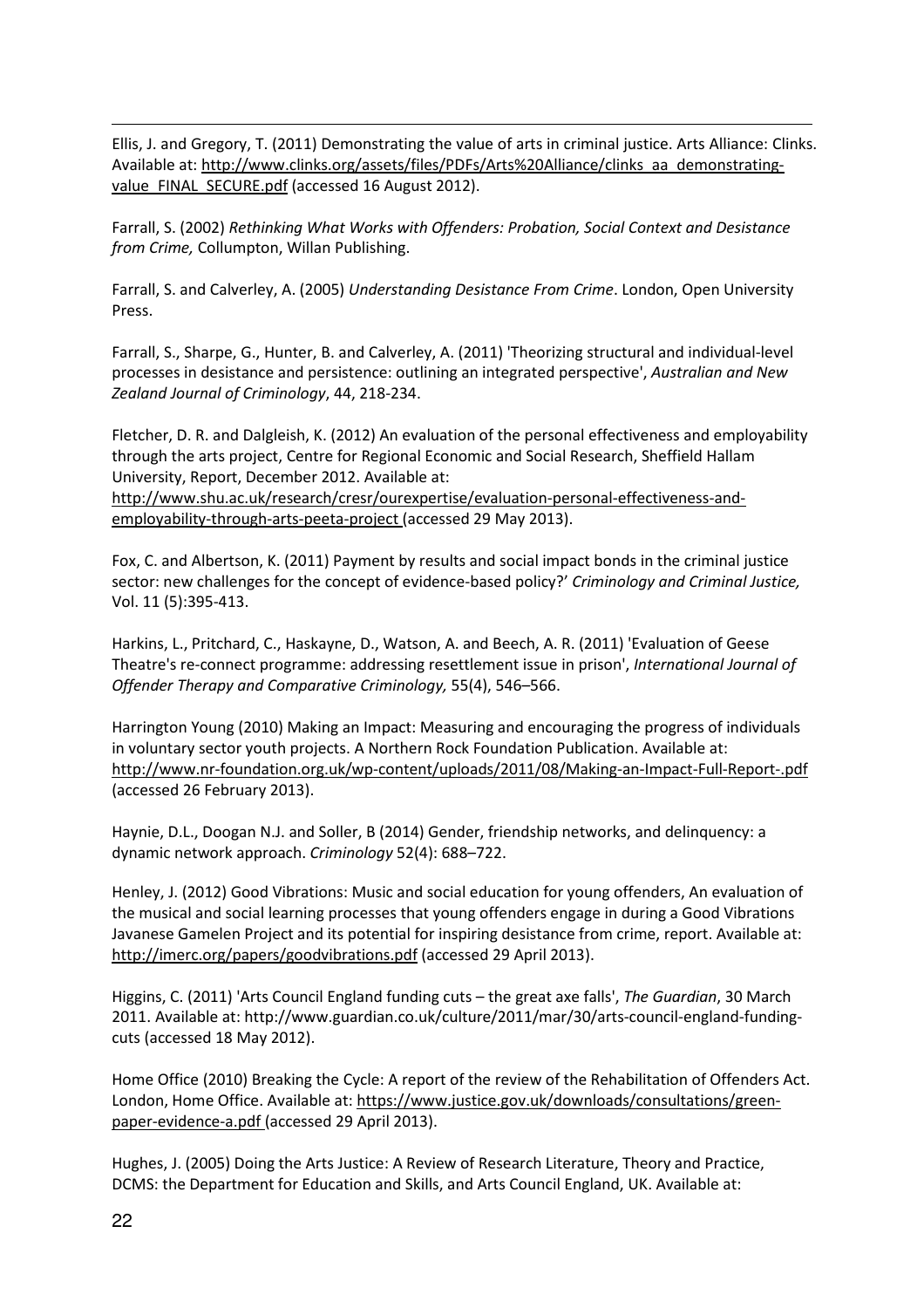http://webarchive.nationalarchives.gov.uk/+/http://www.culture.gov.uk/NR/rdonlyres/D4B445EE-4BCC-4F6C-A87A-C55A0D45D205/0/Doingartsjusticefinal.pdf (accessed 18 May 2012).

Hurry, J., Lawrence, P., Wilson, A., & Plant, J. (2014). Write to be heard: supporting offender learning through creative writing. The Institute of Education: University of London.

Johnson, H., Keen, S. and Pritchard, D. (2011) Unlocking value: the economic benefit of the arts in criminal justice. New Philanthropy Capital, Arts Alliance and Arts Council England. Available at: http://www.onlyconnectuk.org/resources/documents/Unlocking-Value.pdf. (accessed 16 August 2012).

Laube, J. H., Nagin, D. S. and Sampson, R. J. (1998) 'Trajectories of change in criminal offending: good marriages and the desistance process', American Sociological Review, 63, 225-238.

LeBel, T. P., Burnett, R., Maruna, S. and Bushway, S. (2008) ' The 'chicken and egg' of subjective and social factors in desistance from crime', European Journal of Criminology, Vol. 5 (2), 131- 159.

Liebling, A. (2007) 'Why prison staff culture matters', in Byrne, J., Taxman, F. and Hummer, D. (Eds.), The Culture of Prison Violence, Boston, MA: Allyn and Bacon.

Liebling, A. and Maruna, S. (Eds.) (2005) The Effects of Imprisonment, Cullompton: Willan.

Leibrich, J. (1993). Straight to the Point: Angles on Giving Up Crime. Otago University Press: Dunedin. Longstaff, B (2008) Evaluation: establishing an outcomes and evidence base, The Community Development Challenge Series, Community Development Foundation. Available at: http://www.cdf.org.uk/wp-content/uploads/2011/12/Community-Development-Challenge-Evaluation.pdf (accessed 22 April 2013).

Longstaff, B. (2008) Community Development Challenge: Evaluation. Establishing an outcomes and evidence base. Available at: http://socialwelfare.bl.uk/subject-areas/services-activity/communitydevelopment/communitydevelopmentfoundation/142847Community-Development-Challenge-Evaluation.pdf (accessed 12 September 2016).

MacKeith, J. and Graham, K. (2007) A Practical Guide to Outcomes Tools, London Housing Foundation, Triangle Consulting. Available at: http://www.homelessoutcomes.org.uk/resources/1/PDFsguidetotools/GuideToOutcomesTools.pdf (accessed 22 April 2013).

Maguire, M. and Raynor, P. (2006) 'How the resettlement of prisoners promotes desistance from crime: Or does it?', Criminology and Criminal Justice, Vol. 6 (1), 19-38.

Maruna, S. (2001) Making Good: How Ex-Convicts Reform and Rebuild Their Lives. Washington DC: APA Books.

Maruna. S. (2010) Understanding Desistance from Crime, Rehabilitation Services Group, NOMS, MoJ. Available at: http://www.clinks.org/assets/files/PDFs/Desistance.pdf (accessed 11 July 2012).

Matarasso, F. (1997) Use or ornament? The social impact of participation in the arts. Stroud, Comedia. Available at: http://www.feisean.org/wp-content/uploads/Use-or-Ornament.pdf (accessed 12th September 2016).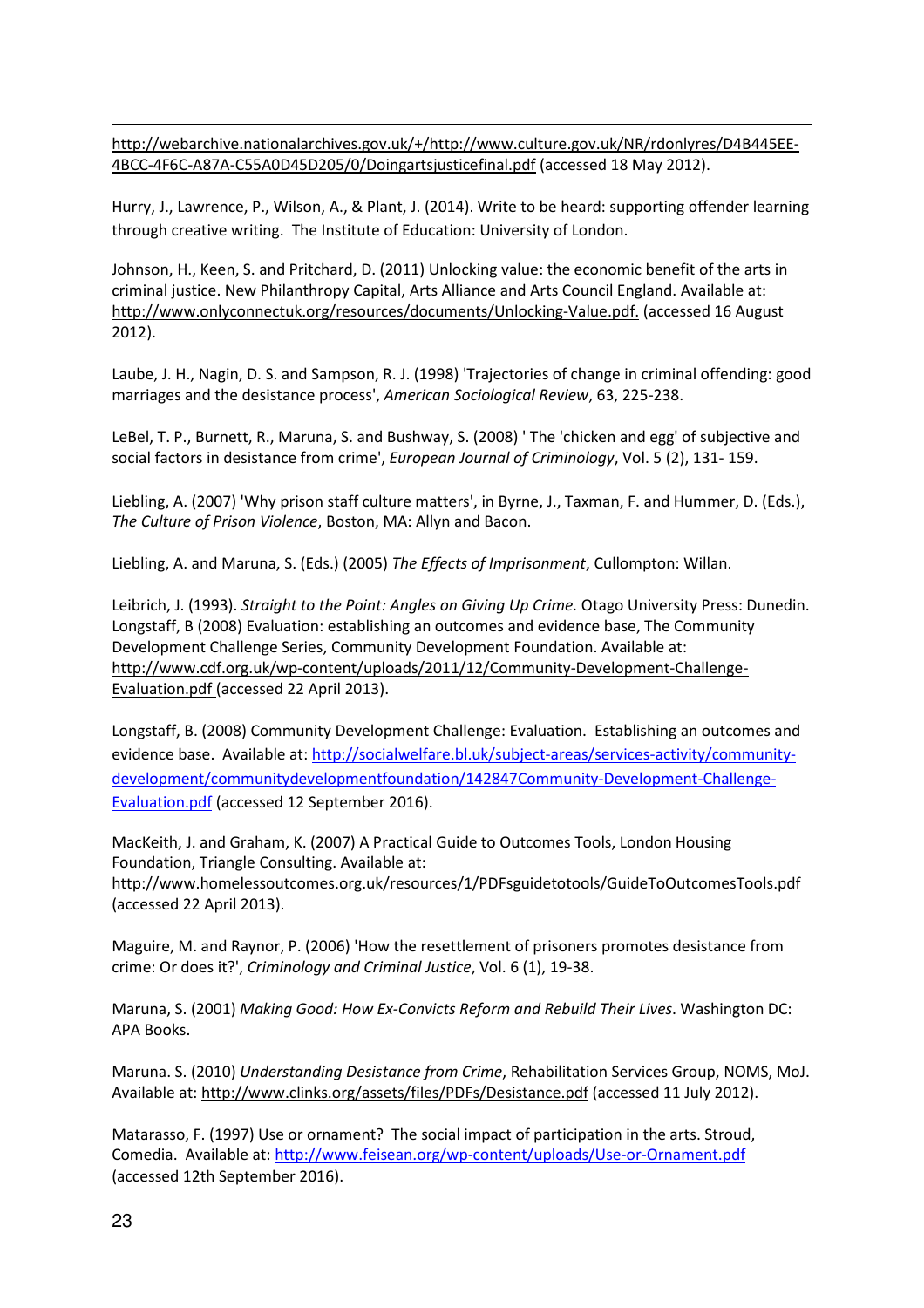McLewin, A. (2011) Arts Alliance Evidence Library. The Arts Alliance. Available at: http://artsevidence.org.uk/organisations/arts-organisations/arts-alliance/ (accessed 11 July 2012).

McNeill, F., Anderson, K., Colvin, S., Overy, K., Sparks, R. and Tett, L. (2011) 'Kunstprojecten en What Works; een stimulans voor desistance?' ('Inspiring Desistance? Arts projects and 'what works?') Justitiele verkenningen 37(5): 80-101. Eng. Trans. available at: http://blogs.iriss.org.uk/discoveringdesistance/files/2011/09/McNeill-et-al.-2011-Inspiring-Desistance.pdf (accessed 18 May 2012).

McNeill, F., Farrall, S., Lightowler, C., and Maruna, S. (2012) How and why people stop offending: discovering desistance. Institute for Research and Innovation in Social Services. Brunswick House: Glasgow.

McNeill, F. and Whyte, B. (2007) Reducing Reoffending: Social Work and Community Justice in Scotland, Cullompton: Willan.

Miles, A. (2004) 'What Works in Offender Rehabilitation: Revealing the Contribution of the Arts', in Cowling, J. (Ed.), For Art's Sake: Society and the Arts in the 21st Century. London: Institute of Public Policy Research.

Miles, A. and Clarke, R. (2006) The Arts in Criminal Justice: A study of research feasibility, Centre for Research on Socio-Cultural Change: University of Manchester. Available at: http://www.cresc.ac.uk/sites/default/files/The%20Arts%20in%20Criminal%20Justice.pdf (accessed 11 July 2012).

Miles, A. and Strauss, P. (2011) Dance United, The Academy: A Summary of Outcomes for participants. Available at: http://www.dance-united.com/wp-content/uploads/2011/08/Academy-Summary-.pdf (accessed 16 August 2012).

Ministry of Justice (2013) Transforming Rehabilitation: A Strategy for Reform, London: Ministry of Justice.http://www.justice.gov.uk/transforming-rehabilitation. Accessed 13<sup>th</sup> March 2013.

Nugent, B. and Loucks, N. (2011) 'The Arts and Prisoners: Experiences of Creative Rehabilitation', The Howard Journal, 50 (4), 356-370.

Ogain, E., Lumley, N. and Pritchard, T. (2012) Making an impact: Impact measurement among charities and social enterprises in the UK, New Philanthropy Capital, Report. Available at: http://www.thinknpc.org/publications/making-an-impact/ (accessed 22 April 2013).

Parkes, R. (2011) 'Hard Times: Is the 'rehabilitation revolution' bad news for enhancement activities with prisoners?', British Journal of Community Justice, Vol. 9 (1/2): 125-139.

Parkes, R. and Bilby, C. (2010) 'The Courage to Create: The Role of Artistic and Spiritual Activities in Prisons. The Howard Journal, Vol. 49 (2), 97- 110.

Parkinson, D. and Wadia, A. (2010) Assessing Change: developing and using outcomes monitoring tools, Charities Evaluation services. Available at: http://www.ces-vol.org.uk/tools-andresources/outcomes-and-outcome-indicators/assessing-change (accessed 26 February 2013).